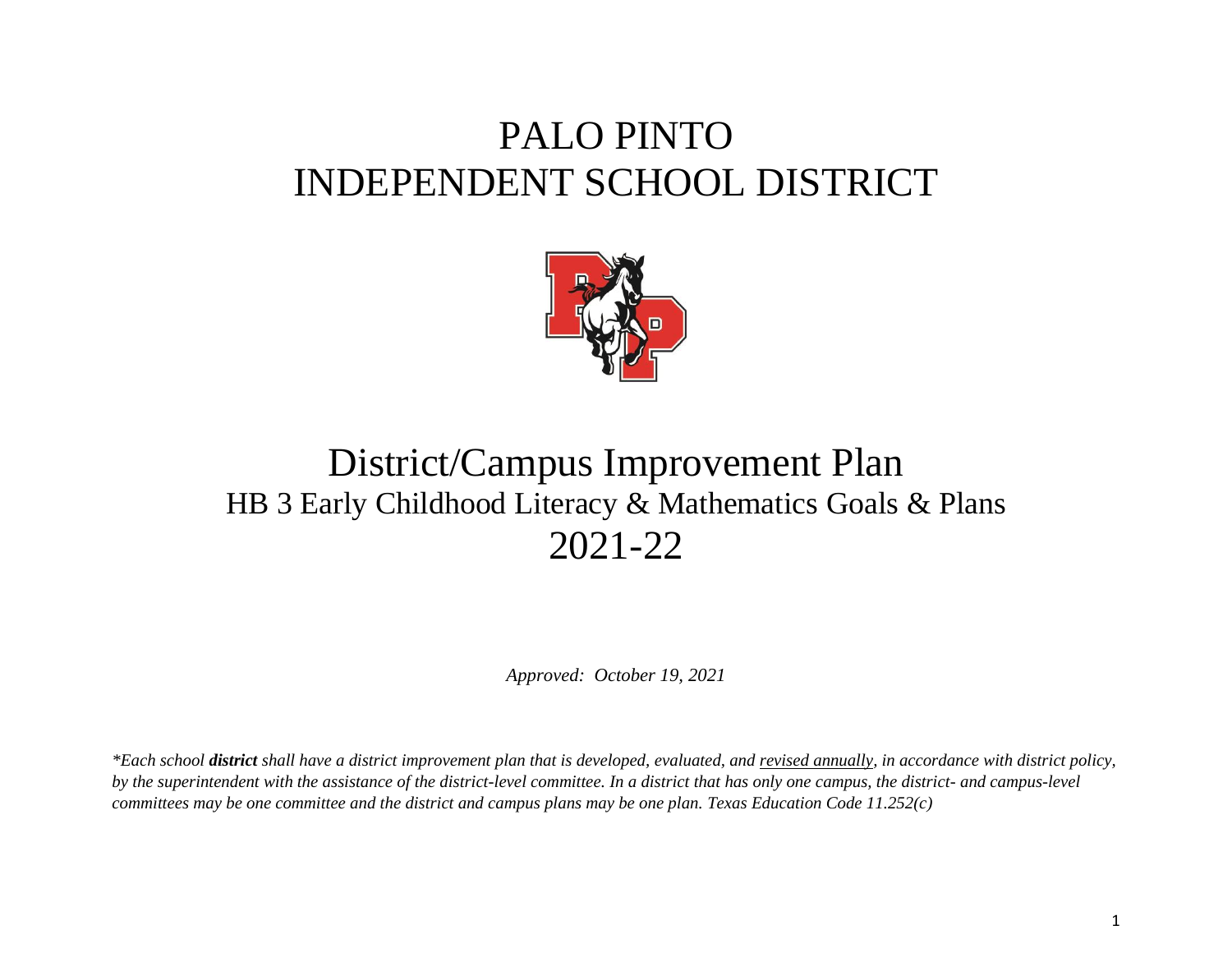#### **Vision:** Educational Excellence

*Mission*: To provide the best of instruction for today and for the future. Our students will be prepared to meet the challenges in their lives.

*Core Beliefs*: Palo Pinto ISD believes…

- In the strength, dignity and uniqueness of the individual: students can learn and should learn and should be challenged to their fullest potential.
- We must operate in a climate of openness and trust in which students, staff, parents, community, and the Board of Trustees feel free to exchange their opinions, feelings, and needs.
- In an endless quest for excellence, in continuous evaluation, accountability, and creative adaptation of personnel, programs, and technology for the benefit of the students.
- In our responsibility to develop a positive and creative environment. The results of this environment will be students and staff who possess high self-esteems, self-responsibility, and strong decision-making skills.
- Our school community must be a unifying force which is flexible to the changes and the needs of the students, parents, community, and school staff.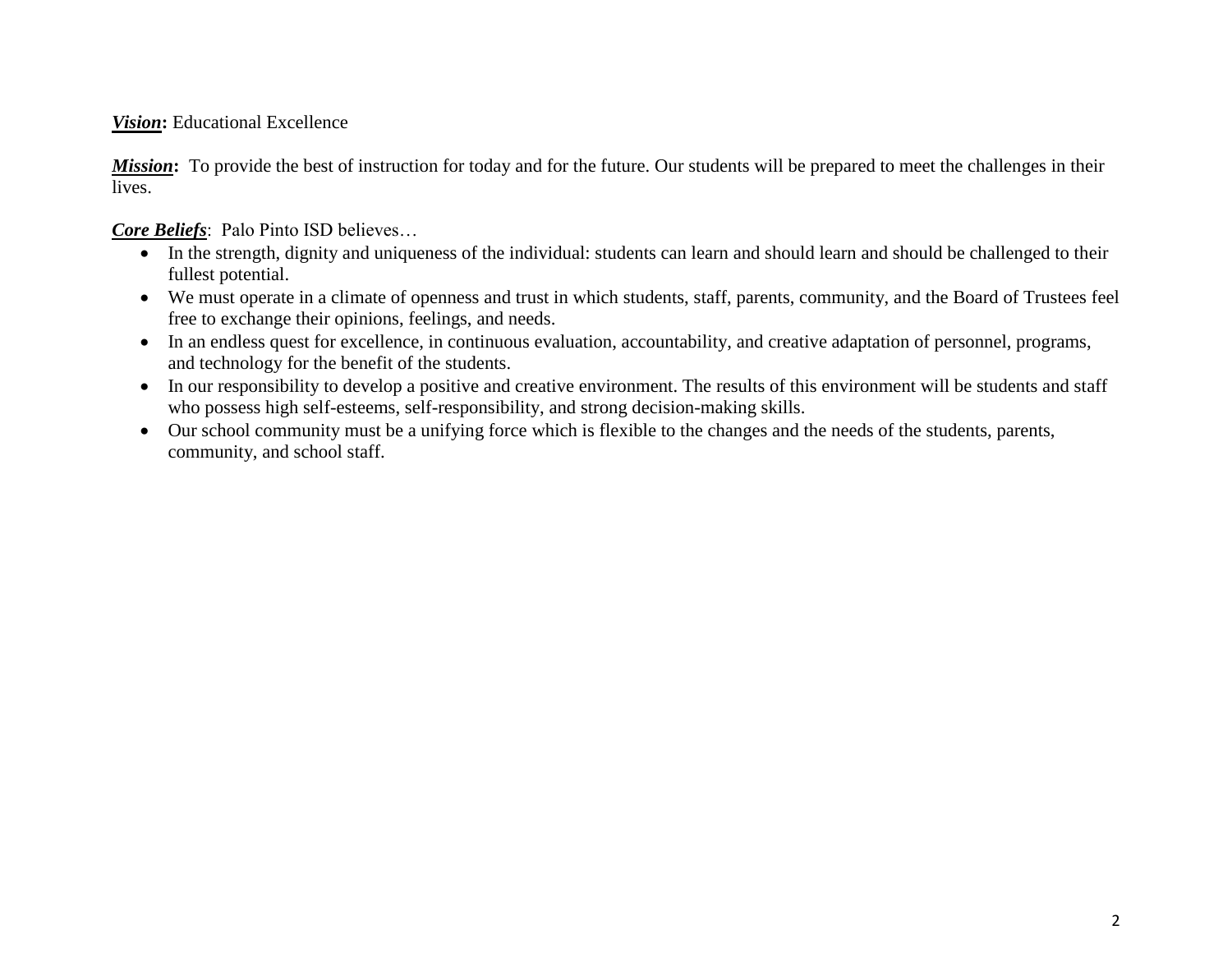#### *Palo Pinto ISD Board/Superintendent Goals:*

- 1. The District will implement a well-balanced and comprehensive educational program based on individualization and best practices that will provide the resources necessary for all students to meet their full education potential.
- 2. The District will provide appropriate resources to create a safe, secure and caring school environment to support our commitment to academic success.
- 3. The District will exhibit fiscal responsibility and integrity, as evidenced in the annual budget, so as to always be good stewards of the public funds and trust while providing quality programs that meet or exceed the needs of all students.
- 4. The District will strive to encourage opportunities for parents and community members to be fully involved partners in education.
- 5. The District will make every effort to recruit, develop, support, recognize and retain highly qualified personnel in every District position.
- 6. The District will continue to advance the appropriate use of technology by students and teachers in pursuit of excellence in learning.
- 7. The District will identify, provide, and support ongoing professional development to support the District mission.
- 8. The District will provide and maintain facilities appropriate for the high level of teaching and learning expected.
- 9. The District, and its employees, will communicate effectively in order to portray the desires of a high quality instructional program and facility.

Other Areas of Focus:

- The District will establish enrollment levels so that Palo Pinto ISD will remain a viable Independent School District.
- The District will ensure proper instructional support to meet state and federal accountability standards with commendations, as applicable.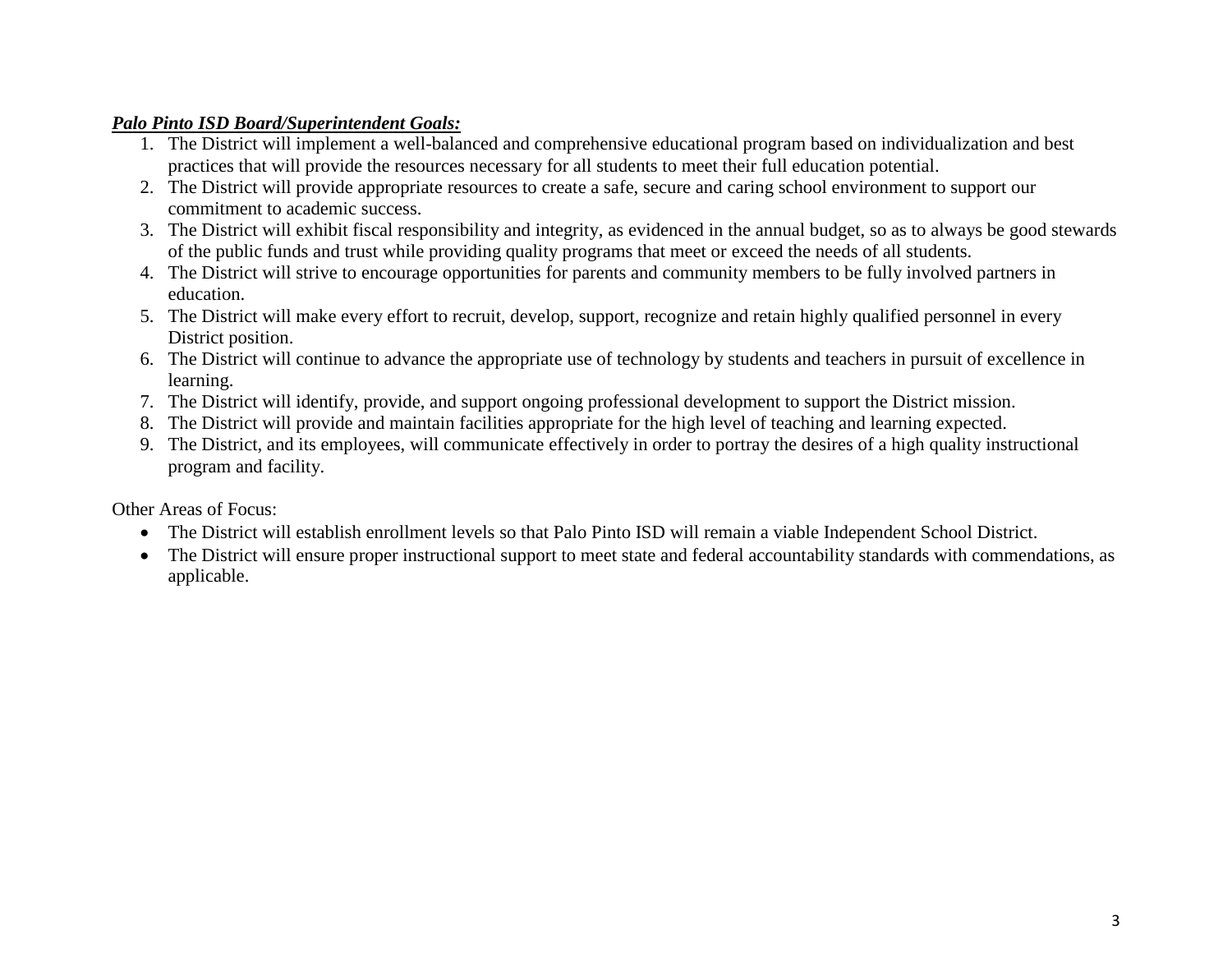#### **Comprehensive Needs Assessment Summary**

*Approved: October 19, 2021*

#### *Identified Strengths:*

- Low teacher-student ratios, small class sizes, individualized instruction
- Staff committed to student achievement and progress
- Multi-year success on STAAR with minimal-moderate decreases in performance after the pandemic
- Students with disabilities group had improved performance on STAAR (all students, all tests compared to 2019)
- 1:1 as a result of Technology Lending Grant; increased staff and student utilization of instructional technology

#### *Identified Needs:*

From performance data review and teacher/parent/student surveys, the following areas were identified:

- Ongoing staff development to strengthen instructional planning, differentiating instruction, and writing across the curriculum to ensure instruction is aligned to the TEKS and students are prepared for redesigned STAAR in 2022–23
- Additional Instructional Staff for student support (especially students with disabilities)
- Continual enrollment of intermediate students through  $6<sup>th</sup>$  grade
- Replacement Bus for Student Transportation
- Replace HVAC units
- Roofing Repairs
- Security System Upgrades and Enhancements, including replacement of phones with a telecommunications system

#### *Comprehensive Needs Assessment Process:*

The SBDM Team meets at least 2 times each year (BQA LOCAL). As part of the needs assessment process, surveys are utilized to obtain feedback from students, staff, parents, and other stakeholders. The SBDM Team considers data from the following sources to identify and prioritize areas of need (guided by Administration.) The SBDM Team assists the Administration and the School Board with prioritizing identified needs to be included and addressed in the improvement plan.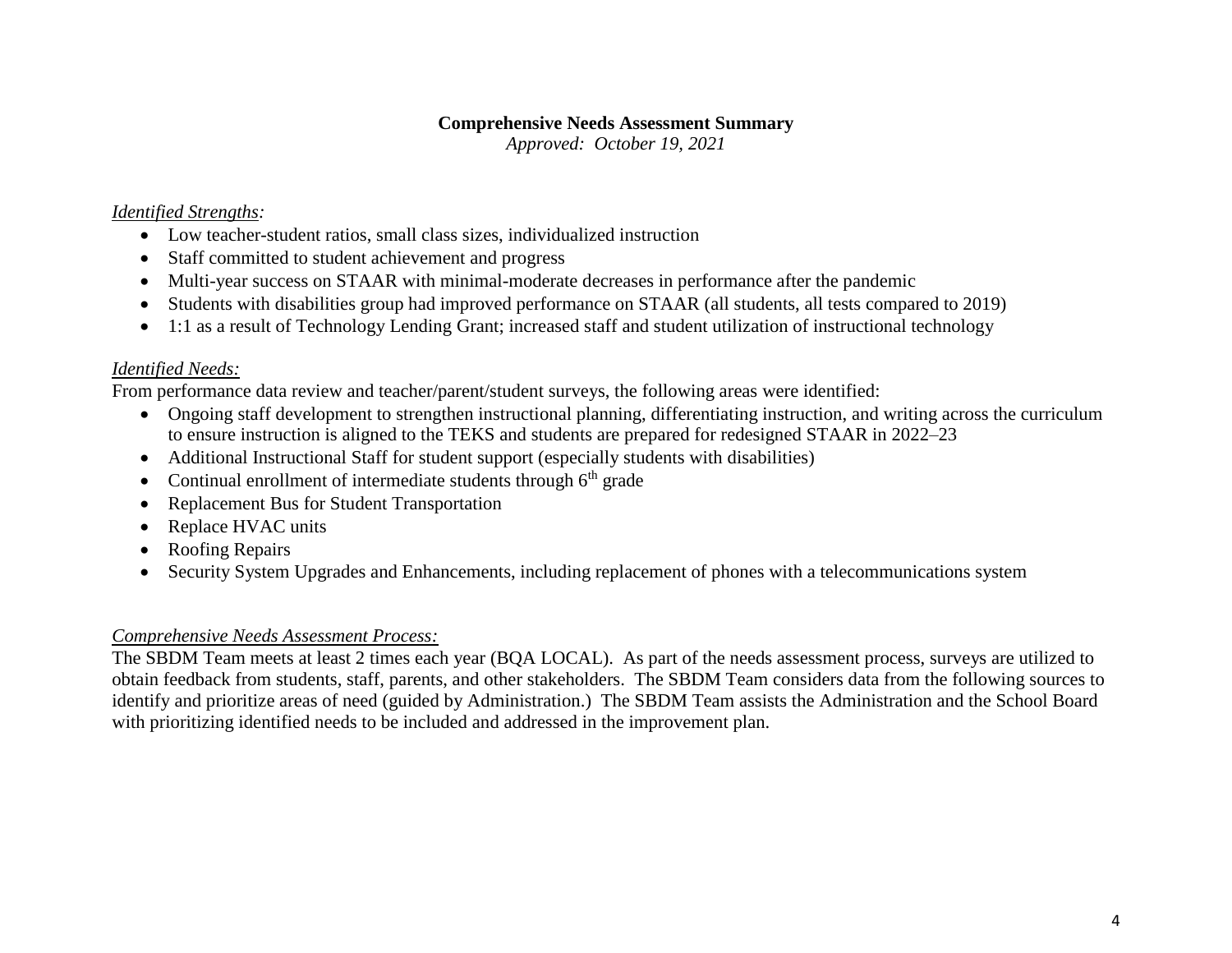#### **Comprehensive Needs Assessment Data Sources:**

Prior year's DIP/CIP & Site-based decision-making committee meeting data

Texas Academic Performance Report (TAPR) data

Domain 1 - Student Achievement data, Domain 2 - Student Progress data, & Domain 3 - Closing the Gaps data, & Distinction Designations data

State of Texas Assessments of Academic Readiness (STAAR) current and longitudinal results, STAAR Progress Measure data

Texas English Language Proficiency Assessment System (TELPAS) results

Benchmark data

Prekindergarten & Kinder-Readiness Data

Race and ethnicity data, including number of students, academic achievement, discipline, attendance, and rates of progress for each group Special Programs data, including number of students, academic achievement, discipline, attendance, and rates of progress for each group Economically Disadvantaged/Non-economically disadvantaged performance, progress, and participation data Special education population, including performance, discipline, progress, and participation data, Section 504 data, Dyslexia data Migrant population, including performance, progress, discipline, attendance, and mobility At-Risk population, including performance, progress, discipline, attendance, and mobility EL data, including academic achievement, progress, support and accommodation needs, race, ethnicity, gender, etc. Response to Intervention (RtI) student achievement data, failure and/or retention rates Attendance rates, Mobility rates, Discipline data, school safety data Staff meeting data, state certified and high-quality staff data, & Teacher/Student Ratio Professional development needs assessment & attendance data, Evaluation(s) of professional development implementation and impact (T-TESS) Parent feedback, Community feedback Capacity and resources data, Budgets/entitlements and expenditures data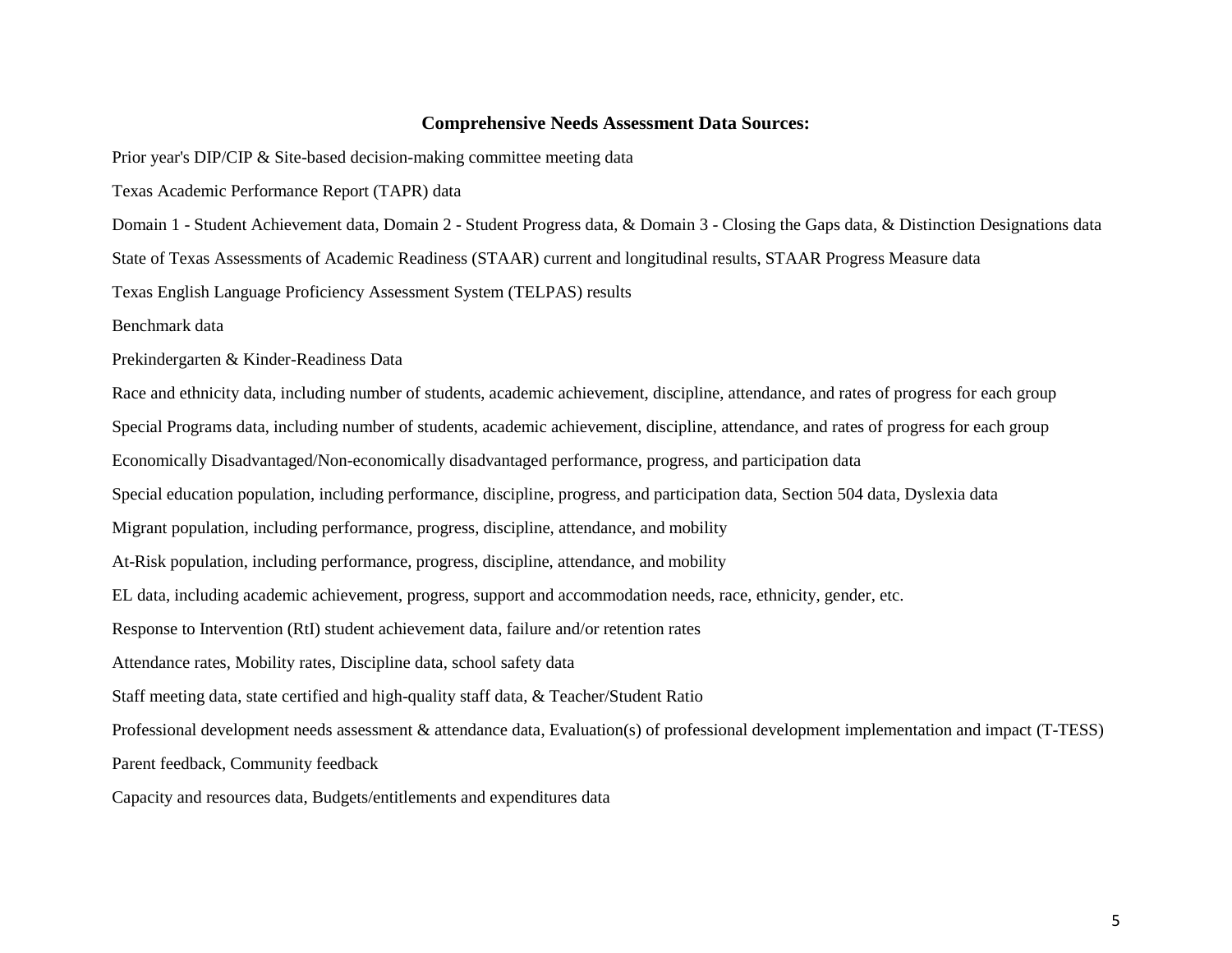Palo Pinto School is a Title I, Part A Schoolwide Campus with approximately 58.8% economically disadvantaged students. The following federal fund sources improve our educational program.

| Title I Part A             | \$37,395  |
|----------------------------|-----------|
| Title II Part A            | \$3,529   |
| Title IV Part A            | \$10,000  |
| Small, Rural Schools Grant | \$9,335   |
| <b>ARP ESSER III</b>       | \$311,793 |
| <b>CRRSA ESSER II</b>      | \$138,830 |

| <b>FUND</b>                | <b>Title</b>                                                      | <b>Allocation</b>                   | <b>Planned Expenditures</b>                                                                                                                          |
|----------------------------|-------------------------------------------------------------------|-------------------------------------|------------------------------------------------------------------------------------------------------------------------------------------------------|
| $211$ – Title I Part A     | <b>Improving Basic Programs</b>                                   | \$37,395                            | $$37,395$ – Educational Aide(s), 2 <sup>nd</sup> Grade<br>Teacher                                                                                    |
| $255 -$ Title II Part A    | <b>Teacher and Principal Training</b><br>and Recruitment          | \$3,529                             | $$3,529 - 2nd$ Grade Teacher                                                                                                                         |
| 270 – Small, Rural Schools | Small, Rural School Grant                                         | \$9,335                             | \$9,335 – Technology Support and Hardware<br>replacement                                                                                             |
| 289 – Title IV Subpart 1   | <b>Student Support and Academic</b><br>Enrichment                 | \$10,000                            | $$10,000 - 2nd$ Grade Teacher                                                                                                                        |
| 282 - ARP ESSER III        | <b>Elementary and Secondary</b><br><b>School Emergency Relief</b> | \$311,793                           | Implementation of evidence-based activities to<br>meet the comprehensive needs of students $\&$<br>address learning loss as a result of the pandemic |
| 281 – CRRSA ESSER II       | <b>Elementary and Secondary</b><br>School Emergency Relief        | \$138,830<br>minus ADA HH<br>amount | Activities that are necessary to continue to<br>employ existing staff                                                                                |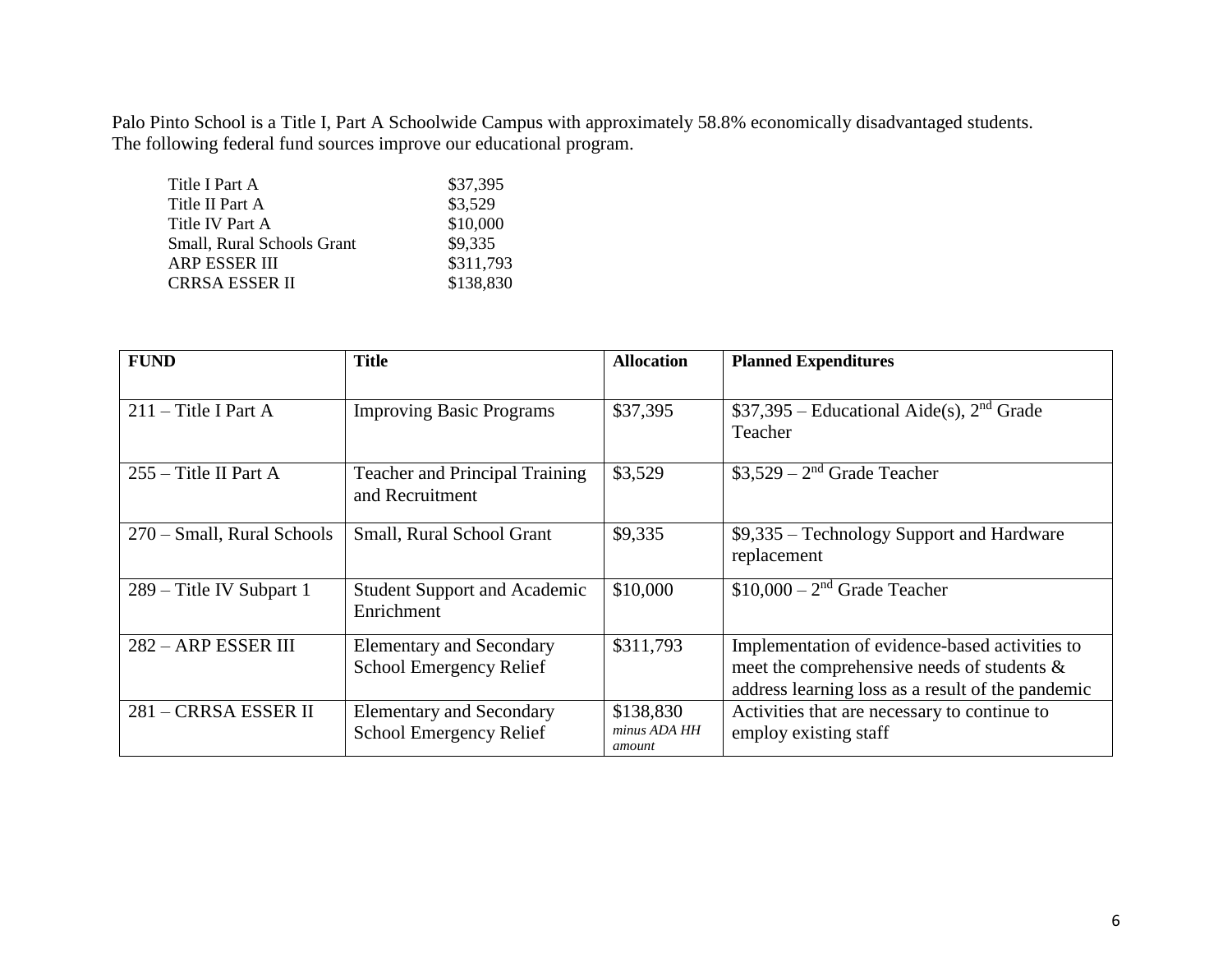#### **Goal 1: The District will implement a well-balanced and comprehensive educational program based on individualization and best practices to provide the resources necessary for all students to meet their full educational potential.**

**Performance Objective 1:** 100% of the students will meet or exceed minimum expectations on the STAAR or a measurable supplemental assessment that identifies student proficiency.

**Evaluation Data Source(s):** PPISD will maintain an A rating for the Student Achievement Domain as measured by the Texas Accountability Rating System and earn eligible distinction designations.

**Performance Objective 2:** Students will either make progress or maintain proficiency in ELA/reading and mathematics from year to year, measured by STAAR results and PK-2 assessments in reading and math.

**Evaluation Data Source(s):** PPISD will meet or exceed targets for HB 3 early childhood literacy and numeracy goal progress measures for 2022.

|                                                                                                                                                                                                                                                                                           | Person(s)                                  |                                                                  |                                                                                                                                                                                                                                       |
|-------------------------------------------------------------------------------------------------------------------------------------------------------------------------------------------------------------------------------------------------------------------------------------------|--------------------------------------------|------------------------------------------------------------------|---------------------------------------------------------------------------------------------------------------------------------------------------------------------------------------------------------------------------------------|
| <b>Strategy Description</b>                                                                                                                                                                                                                                                               | <b>Responsible</b>                         | <b>Resources</b>                                                 | <b>Strategy's Expected Result/Impact</b>                                                                                                                                                                                              |
| Teachers will utilize the TEKS-based curriculum for Tier 1 instruction<br>and assessments aligned with the curriculum and approved by the<br>Commissioner to monitor student progress.                                                                                                    | Superintendent,<br>Principal &<br>Teachers | State & Local funds                                              | Teachers can focus more on teaching and learning (rather than<br>materials and resources); implementation of newly adopted<br>ELAR curriculum, and aligned resources                                                                  |
| Teachers will regularly monitor student progress (using multiple<br>assessment forms aligned to the TEKS) to gather data and identify<br>students at risk for academic failure.                                                                                                           | Principal &<br>Teachers                    | State/Local Funds;<br>multiple measures of<br>assessments        | Students will either make progress or maintain proficiency in<br>both ELA/reading and mathematics from year to year                                                                                                                   |
| Provide teachers with time to meet, plan, and work on the vertical<br>alignment of instruction (writing program with writing portfolios,<br>review and utilize student data) to make instructional improvements.                                                                          | Principal &<br>Teachers                    | Time for staff to meet<br>and plan; dmac &<br>eduphoria          | Principal & teachers will analyze student data to identify gaps in<br>learning; teachers will have time to plan interventions based upon<br>individual student needs                                                                  |
| Continue to support PK-2 teachers with effective implementation of<br>Guided Reading to ensure students are receiving individualized<br>instruction that builds reading strategies and increases independence;<br>purchase additional guided reading materials to support literacy growth | Principal                                  | Principal time in<br>classrooms:<br><b>ESSER III</b>             | Teachers will be more effective in meeting the needs of diverse<br>learners; increased performance in phonemic awareness, phonics,<br>fluency, vocabulary, and comprehension; increased student<br>motivation and interest in reading |
| Teachers in grades 3-6 will utilize Writing Across the Curriculum and<br>instructional strategies for higher-order thinking skills to promote reading<br>and math comprehension and problem-solving skills.                                                                               | Principal                                  | ESC 11 consultants;<br>time for training and<br>in-class support | Writing develops students' critical thinking skills and<br>reinforces learning                                                                                                                                                        |
| Purchase Empowering Writers curriculum and provide training for<br>teachers                                                                                                                                                                                                               | Principal                                  | <b>ESSER III</b>                                                 | Students will effectively write across the curriculum;<br>increased writing scores on local and state assessments                                                                                                                     |
| Utilize Response to Intervention model for differentiated instruction and<br>targeted interventions to identified students; purchase research-based<br>supplemental reading $\&$ math programs to improve student achievement $\&$<br>close instructional gaps                            | Principal &<br>Interventionist             | Federal/state/local;<br><b>ESSER III</b>                         | Research-based and updated RTI materials will better serve<br>struggling learners and close gaps in a timely manner                                                                                                                   |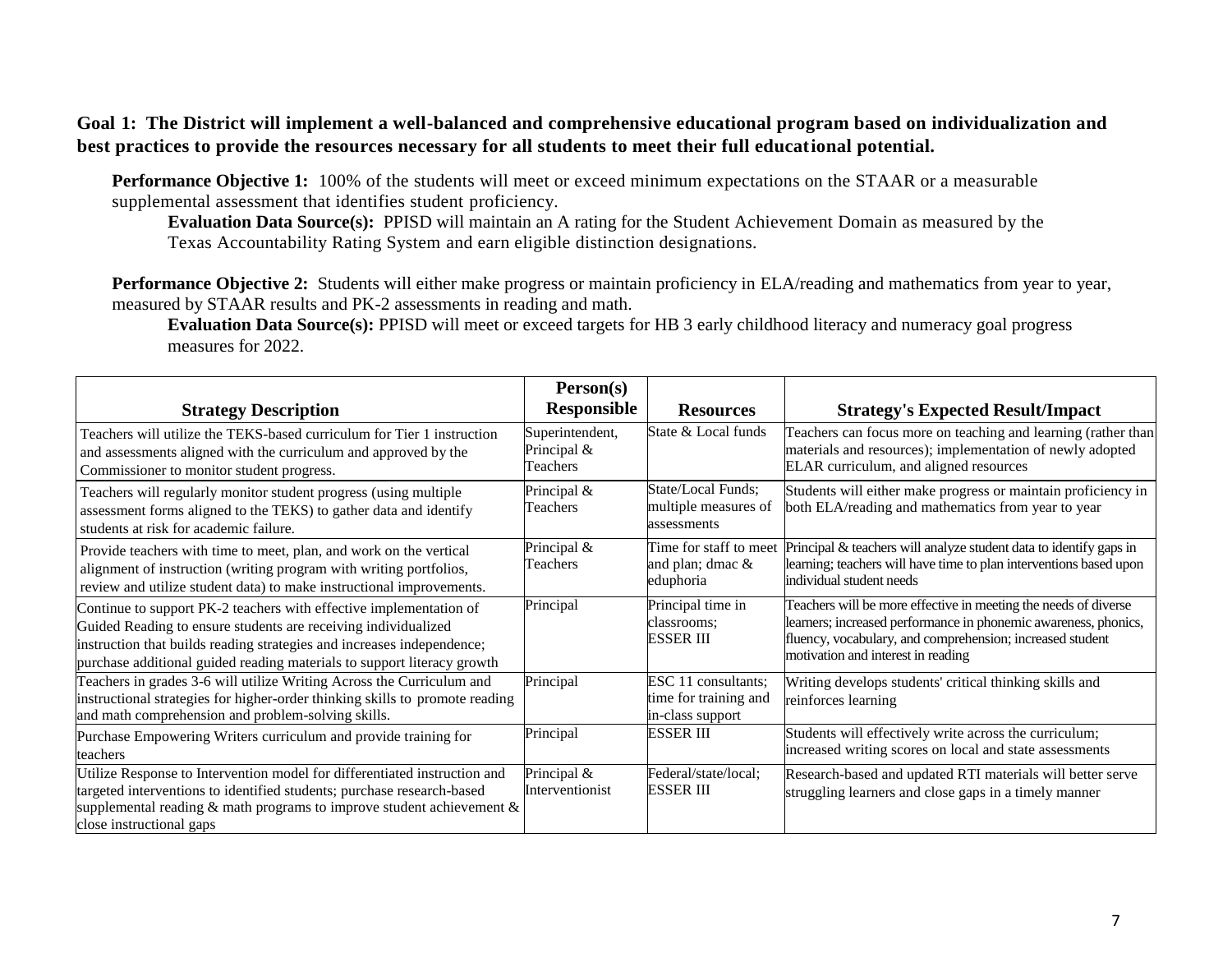|                                                                                                                                                                                                                                                                                          | Person(s)                                          |                                                                     |                                                                                                                                                                                                                                                 |
|------------------------------------------------------------------------------------------------------------------------------------------------------------------------------------------------------------------------------------------------------------------------------------------|----------------------------------------------------|---------------------------------------------------------------------|-------------------------------------------------------------------------------------------------------------------------------------------------------------------------------------------------------------------------------------------------|
| <b>Strategy Description</b>                                                                                                                                                                                                                                                              | <b>Responsible</b>                                 | <b>Resources</b>                                                    | <b>Strategy's Expected Result/Impact</b>                                                                                                                                                                                                        |
| Utilize paraprofessionals, Interventionist, and other staff as needed to<br>provide supplemental instruction, interventions, and/or classroom support;                                                                                                                                   | Superintendent,<br>Principal, &<br>Interventionist | Local/state; Title 1,<br>Title II, Title IV                         | Additional staff ensure that students receive individualized<br>instruction and support as needed to be successful                                                                                                                              |
| Provide a full day high-quality prekindergarten program that is<br>developmentally appropriate, multi-sensory, and experiential; purchase<br>Frog Street backpacks to support school/home connection and literacy                                                                        | Principal & PreK<br>Teacher                        | State and local funds;<br><b>ESSER III</b>                          | Students will obtain strong foundational knowledge and<br>skills across five primary domains of development and will<br>demonstrate Kinder-readiness                                                                                            |
| Hire additional instructional staff to work with students with disabilities<br>and other students as needed to ensure academic success                                                                                                                                                   | Superintendent                                     | Local/state/federal                                                 | More effectively meet the needs of all students; improved<br>student outcomes                                                                                                                                                                   |
| Provide opportunities outside the regular classroom setting to meet the<br>needs of all learners by offering enrichment classes and activities, support<br>and/or sponsor extracurricular activities, clubs, and organizations that<br>provide enhanced experiences for all students     | Principal &<br>Teachers                            | State and local funds;<br>Staff, parents, &<br>volunteers           | Students will be encouraged and challenged to meet their full<br>educational potential through increased opportunities such as<br>field trips and involvement in extracurricular activities such as<br>UIL, Boy Scouts, & Girl Scouts, BOB      |
| Utilize Destination Imagination to provide hands-on, collaborative,<br>and unique educational experiences across seven project-based<br>Challenge types-Technical, Scientific, Engineering, Fine Arts,<br>Improvisational, Service Learning, and Early Learning for advanced<br>learners | Principal &<br>Teachers                            | <b>GT</b> funds; Volunteers                                         | A well-balanced, appropriate curriculum and educational<br>experience will be provided to all students, including students<br>identified as Gifted & Talented; Students will be encouraged<br>and challenged to meet full educational potential |
| Design and implement appropriate compensatory, intensive, or<br>accelerated instruction that enables students to be performing at grade<br>level at the conclusion of the next regular school term.                                                                                      | Principal &<br>Teachers                            | <b>State Comp Ed</b>                                                | Increase in student performance for students identified as at-<br>risk as a result of academic interventions (tutorials, credit<br>recovery, summer school, etc.)                                                                               |
| Teachers will meet the needs of all learners, including students with<br>disabilities and students eligible under 504, by providing instructional<br>accommodations & supports based upon individual IEPs and 504 plans.                                                                 | Principal &<br>Teachers                            | Palo Pinto County<br><b>Special Education</b><br>SSA; ARD committee | Students with disabilities will be educated in the Least<br>Restrictive Environment; improved student outcomes                                                                                                                                  |
| Purchase updated ESL assessments to identify students; certified ESL<br>classroom teacher or ESL pullout program will provide support                                                                                                                                                    | Principal &<br>Teachers                            | <b>III SSA, LPAC</b>                                                | Increase in student performance for students identified as<br>committee; ESSER III Limited English Proficient                                                                                                                                   |
| Purchase science lab materials & robotics materials to support science<br>TEKS and differentiation of student learning in all grades                                                                                                                                                     | Principal                                          | <b>ESSER III</b>                                                    | Improved performance on local and state assessments                                                                                                                                                                                             |
| Purchase research-based and updated Dyslexia instructional materials and<br>provide teacher training to support identified students                                                                                                                                                      | Principal                                          | <b>ESSER III</b>                                                    | Increase in performance for students identified as having<br>characteristics of dyslexia                                                                                                                                                        |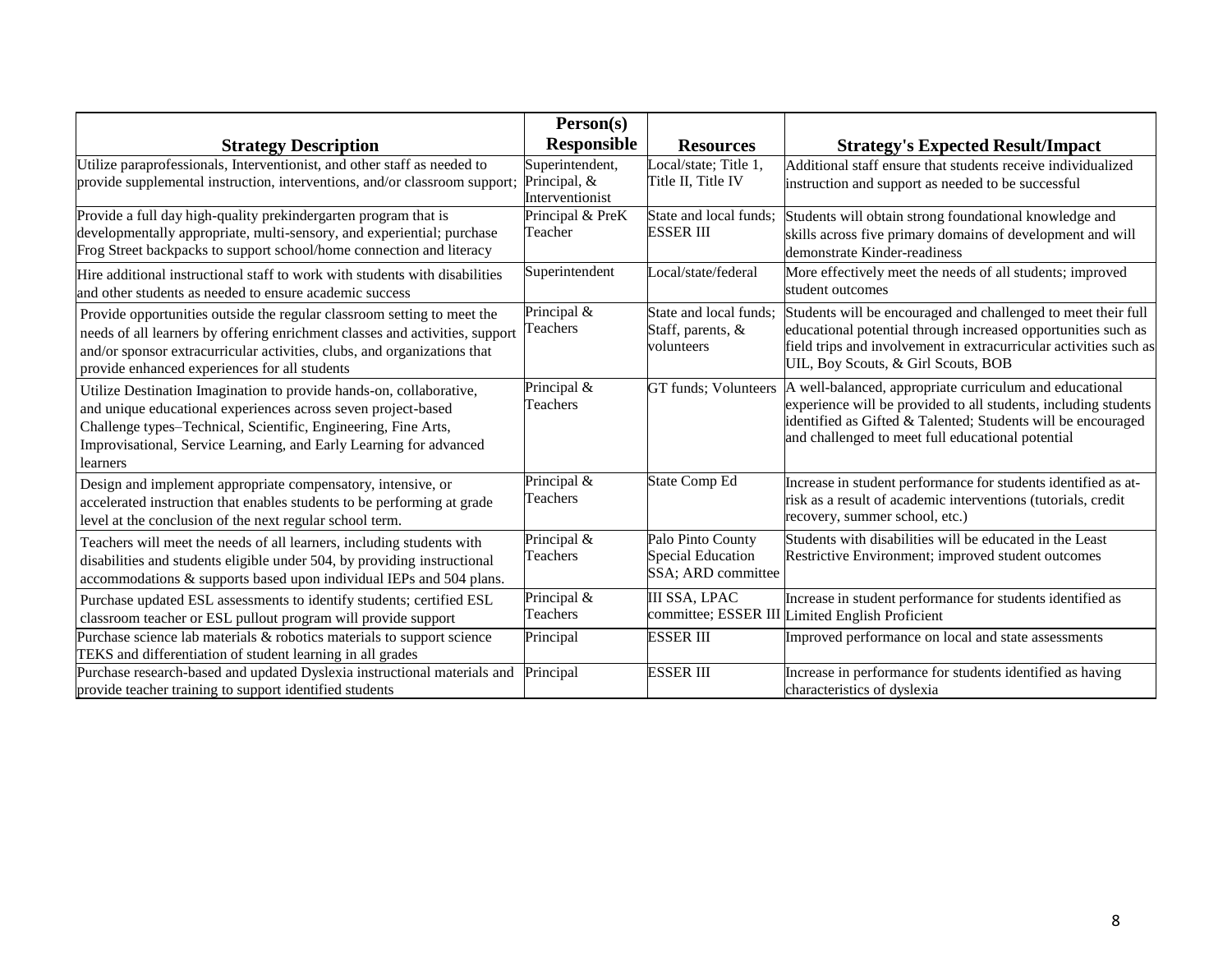#### **Goal 2: The District will provide appropriate resources to create a safe, secure and caring school environment to support our commitment to academic success.**

**Performance Objective 1:** School personnel and community members will work together to ensure a quality and safe school so that students will be educated in learning environments that are safe, drug free, and conducive to learning. **Evaluation Data Source(s):** Student, parents, and staff surveys /annual parent and community evaluation results

| <b>Strategy Description</b>                                                                                                                                                                                                                                                                   | Person (s)<br><b>Responsible</b>              | <b>Resources</b>                                                                           | <b>Strategy's Expected Result/Impact</b>                                                                                                                                                  |
|-----------------------------------------------------------------------------------------------------------------------------------------------------------------------------------------------------------------------------------------------------------------------------------------------|-----------------------------------------------|--------------------------------------------------------------------------------------------|-------------------------------------------------------------------------------------------------------------------------------------------------------------------------------------------|
| Implement schoolwide tiered model to prevent & address problem<br>behavior; utilize discipline management techniques as part of<br>progressive interventions for behavior prohibited by the Student Code of<br>Conduct or classroom rules.                                                    | Superintendent,<br>Principal $\&$<br>Teachers | Leadership & staff<br>planning time                                                        | Staff will engage in process to develop and enforce common<br>expectations and consequences; reduced number of student<br>referrals to office for discipline during instructional periods |
| Staff and students (as appropriate) will receive training on social issues<br>such as harassment, sexual abuse/maltreatment of children, conflict<br>resolution, violence prevention and intervention, suicide prevention,<br>bullying, drug use, discipline management, and internet safety. | Superintendent &<br>Principal                 | Pecan Valley Centers;<br>Star Council - Drug-<br>Free Communities;<br>Area law enforcement | Students will have access to counseling and will receive services<br>as appropriate; compliance with statutory training requirements<br>for public school employees                       |
| Implement strategies to facilitate effective transitions for students from<br>early childhood programs or home to Pre-K or Kindergarten; from<br>elementary school to next District; for students new to PPISD, students in<br>foster care & students experiencing homelessness               | & Secretary                                   | Principal, Teachers, State and local funds                                                 | Students will be provided with immediate enrollment,<br>transportation, additional academic support, and counseling as<br>appropriate.                                                    |
| Implement a coordinated health program to ensure students are<br>participating in moderate to vigorous physical activity for the<br>mandatory number of minutes for physical activity for students.                                                                                           | Principal &<br>Teachers                       | State and local funds                                                                      | Implementation of the Health and Wellness Plan; compliance<br>with requirements for students to participate in moderate to<br>vigorous physical activity                                  |
| Conduct a school safety audit; improve and update school security<br>measures to provide a safe and secure learning environment for<br>students and staff                                                                                                                                     | Superintendent &<br>Principal                 | SRSA; State and local<br>funds                                                             | Updated crisis management plan, emergency operation plan,<br>and multi-hazard plan; maintain safe and disciplined<br>environment conducive to student learning                            |
| Partner/coordinate with local community organizations as needed to provide Superintendent &<br>services such as counseling, school-based mental health programs, and<br>mentoring services, as needed, to students identified as at-risk                                                      | Principal                                     | Pecan Valley Centers;<br><b>STAR Council; State</b><br>Comp Ed funds                       | Services will be provided to students and families as<br>appropriate; increase in student performance and attendance                                                                      |
| Continue partnership with Star Council for weekly lessons and/or<br>presentations on a variety of subjects including drugs, tobacco, alcohol,<br>bullying, communication skills, social skills, and character education<br>lessons                                                            | Superintendent &<br>Principal                 | Star Council - Drug-<br><b>Free Communities</b>                                            | Improved health and wellness of students and families;<br>improved school culture and climate                                                                                             |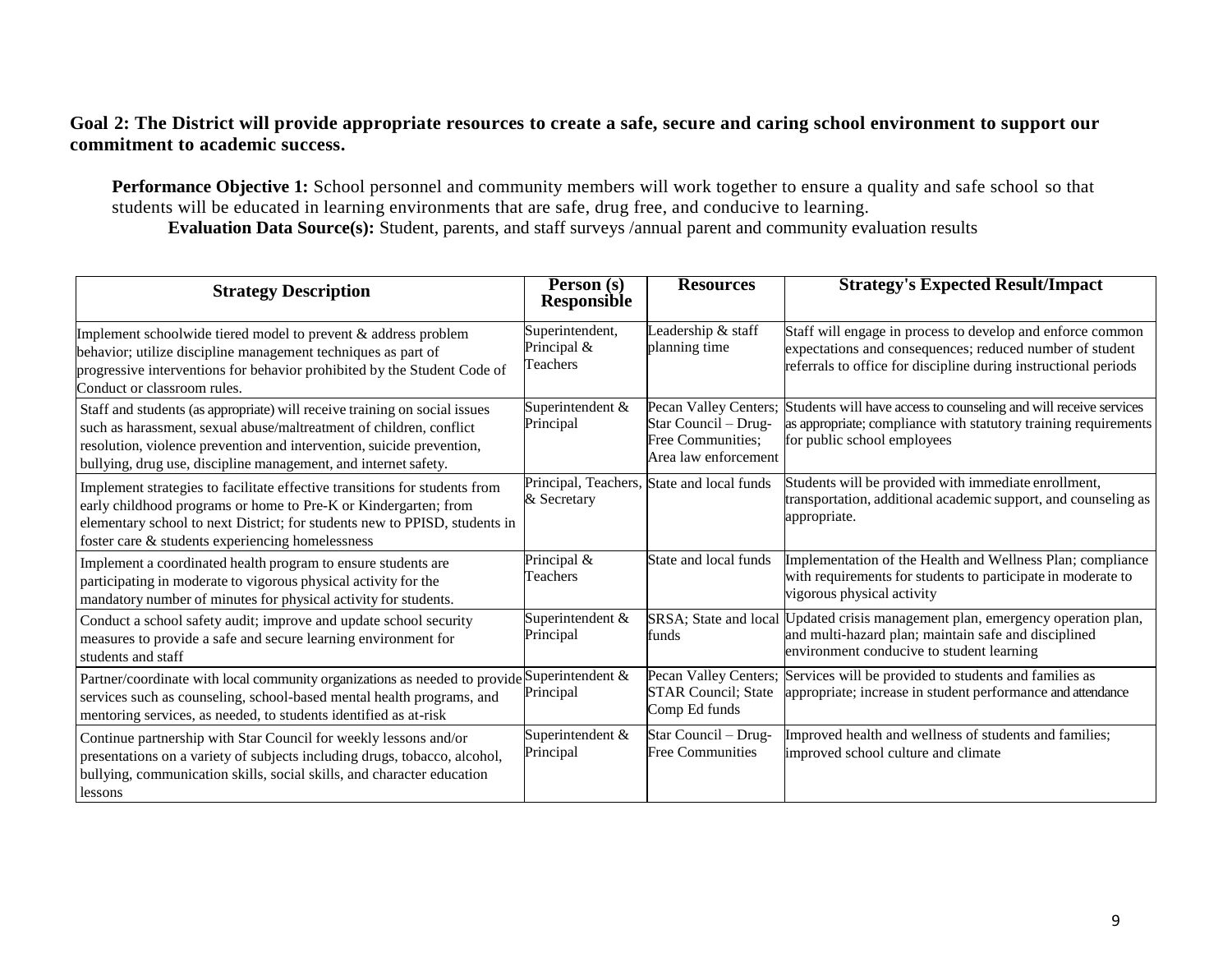#### **Goal 3: The District will exhibit fiscal responsibility and integrity so as to always be good stewards of the public funds and trust while providing quality programs that meet or exceed the needs of all students.**

**Performance Objective 1:** Allocate and use financial resources in the most efficient way possible to improve the quality of education provided to the students and promote good stewardship of taxpayer resources.

**Evaluation Data Source(s):** PPISD will meet or exceed state accountability standards and public reporting requirements.

| <b>Strategy Description</b>                                                                                                                                                                                                                                                                       | Person (s)<br><b>Responsible</b>        | <b>Resources</b>                                                         | <b>Strategy's Expected Result/Impact</b>                                                                                                                        |
|---------------------------------------------------------------------------------------------------------------------------------------------------------------------------------------------------------------------------------------------------------------------------------------------------|-----------------------------------------|--------------------------------------------------------------------------|-----------------------------------------------------------------------------------------------------------------------------------------------------------------|
| Manage financial resources to provide the maximum allocation possible<br>for direct instructional purposes; maintain fiscal compliance.                                                                                                                                                           | Superintendent &<br><b>School Board</b> | <b>ESC</b> Region 11                                                     | FASRG; local auditor; Maintain fiscal compliance and low-risk status as<br>determined by TEA and local auditor; School FIRST<br>rating; AFR                     |
| Ensure accuracy and integrity of student attendance data (PEIMS data)<br>to inform the allocation of Foundation School Program (FSP) and grant<br>funds.                                                                                                                                          | Superintendent &<br>Principal           | Student Attendance<br><b>Accounting Handbook by TEA</b><br>Region 11 ESC | Maintain fiscal compliance and low-risk status as determined                                                                                                    |
| Provide and/or post financial information reports and share other reports<br>(Accountability, Health & Safety, Governance, & Personnel) at each<br>meeting of the Board of Trustees as required.                                                                                                  | Superintendent                          | State and federal<br>guidance                                            | The school website will have current postings and information<br>as required by state & federal rules, regulations, and deadlines<br>for district reporting     |
| Conduct an annual Comprehensive Needs Assessment (with students,<br>parents, and other community members) for the entire school as part of the<br>continuous improvement planning process.                                                                                                        | Principal &<br>Committee                | <b>Business</b><br>Representatives                                       | Parents, Community & Allocation of funds, especially federal funds, will be outlined<br>in DIP/CIP and will meet needs identified by the committee              |
| Follow state $&$ federal guidelines for planning $&$ decision-making with a<br>committee of professional staff, including at least one special education<br>teacher and classroom teachers and parents of students enrolled in the<br>District, business representatives, $\&$ community members. | Superintendent &<br>Principal           | State and federal<br>guidance                                            | Annual review and revision of the DIP/CIP; annual Board<br>approval of goals and objectives; parents and families will be<br>included in school decision-making |
| Conduct program evaluations to determine the impact and effectiveness of<br>programs and initiatives and process reviews to increase learning time and<br>reduce duplication of services and resources.                                                                                           | Principal &<br>Committee                | <b>Business</b><br>Representatives                                       | Parents, Community & Efficient allocation and use of financial resources while<br>improving the quality of education provided to students.                      |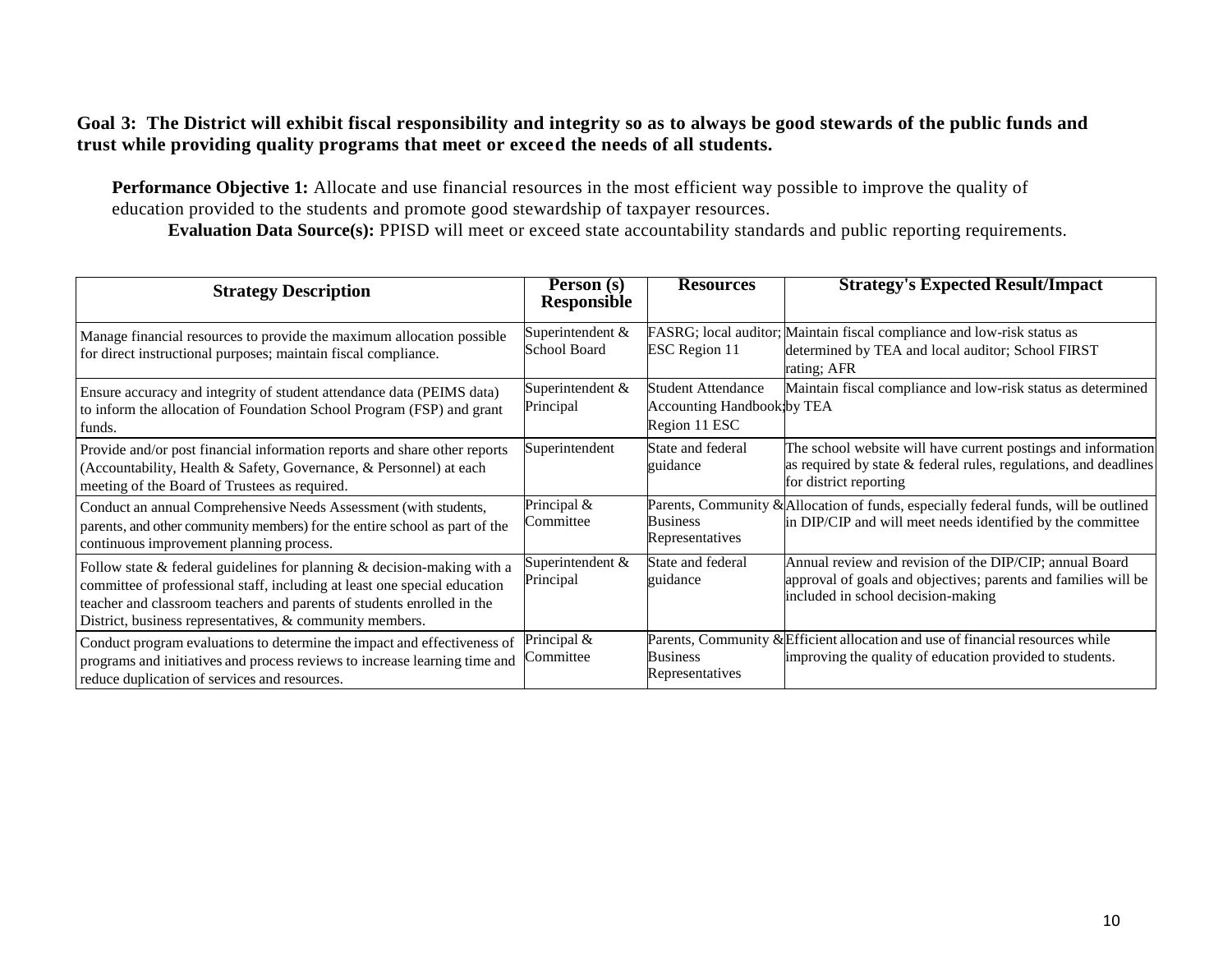#### **Goal 4: The District will strive to encourage opportunities for parents and community members to be fully involved partners in education**.

**Performance Objective 1:** PPISD will conduct outreach to all parents and family members and implement programs, activities, and procedures to promote the involvement of parents and family members for improved student academic achievement. **Evaluation Data Source(s):** Title I meetings and parent-teacher conferences will be offered on multiple dates with a variety of meeting times as documented by the school calendar and other school-home correspondence.

| <b>Strategy Description</b>                                                                                                                                                                                                                                                                                                                               | Person(s)<br><b>Responsible</b> | <b>Resources</b>                     | <b>Strategy's Expected Result/Impact</b>                                                                                                                                                                                                                                      |
|-----------------------------------------------------------------------------------------------------------------------------------------------------------------------------------------------------------------------------------------------------------------------------------------------------------------------------------------------------------|---------------------------------|--------------------------------------|-------------------------------------------------------------------------------------------------------------------------------------------------------------------------------------------------------------------------------------------------------------------------------|
| Improve recruitment efforts to involve families as volunteers and<br>audiences at the school or in other locations to support students and<br>school programs.                                                                                                                                                                                            | Principal &<br>Teachers         | State and local funds:<br>staff time | Increased parent and family engagement; more effective<br>family engagement that supports student achievement and<br>success                                                                                                                                                  |
| Offer opportunities and workshops to build parents' capacity to<br>promote effective family engagement that supports student achievement<br>and closes the achievement gap; Survey parents to identify needs                                                                                                                                              |                                 | <b>Business</b><br>Representatives   | Principal & Teachers Parents, Community & Parents and families will be provided with information that<br>will encourage engagement with children to increase student<br>achievement.                                                                                          |
| Provide a dynamic and informative district website and utilize<br>appropriate social media outlets to inform parents and the community of<br>school programs, volunteer activities; opportunities to provide input and<br>parent and family engagement opportunities.                                                                                     | Principal &<br>Teachers         | State and local funds                | Increased attendance and involvement at events such as Meet<br>the Teacher, Grandparents' Day, Parent Teacher Conferences,<br>Veterans Day, fall festival, field day, Thanksgiving Dinner, &<br>Mothers' Day Luncheon, etc.                                                   |
| The campus improvement plan will be regularly monitored and revised<br>based on student needs to ensure all students are provided opportunities<br>to meet the challenging state academic standards.                                                                                                                                                      | Principal &<br>Committee        | <b>Business</b><br>Representatives   | Parents, Community & $CIP$ will delineate instructional methods for addressing the<br>needs of student groups not achieving full potential and<br>methods for addressing the needs of students in special<br>programs.                                                        |
| Involve parents and families in an organized, ongoing, and timely way,<br>in the planning, review, and improvement of parent and family<br>engagement policies, school-parent compacts, and parent and family<br>engagement plans and program evaluations. Parents will be offered<br>flexible meeting times, such as meetings in the morning or evening. | Principal &<br>Committee        | <b>Business</b><br>Representatives   | Parents, Community & The School-Parent compact and the Parental Involvement<br>Program will be reviewed annually with the input of parents.<br>Parents will have access to the Student Handbook, Code of<br>Conduct, Parent Involvement Policy, and School-Parent<br>Compact. |
| Identify strategies to lower barriers to participation by parents in campus<br>and district decision-making. Parents will have multiple avenues to give<br>feedback through evaluations, communication with the principal,<br>attendance and feedback given at meetings.                                                                                  | Principal &<br>Committee        | <b>Business</b><br>Representatives   | Parents, Community & Increase in parents willing to engage in the continuous<br>improvement process; increased survey participation;<br>additional parent feedback regarding programs and planning.                                                                           |
| Parents and families will be informed of their child's progress in the<br>following ways: parent-teacher conferences (formal and informal,) report<br>cards & progress reports, and phone calls and written communication.<br>The school will offer flexible meeting times for parents.                                                                   | Principal & Teacher Staff time  |                                      | Parents will receive relevant data on attendance, behavior, and<br>academic progress, and performance of their child.                                                                                                                                                         |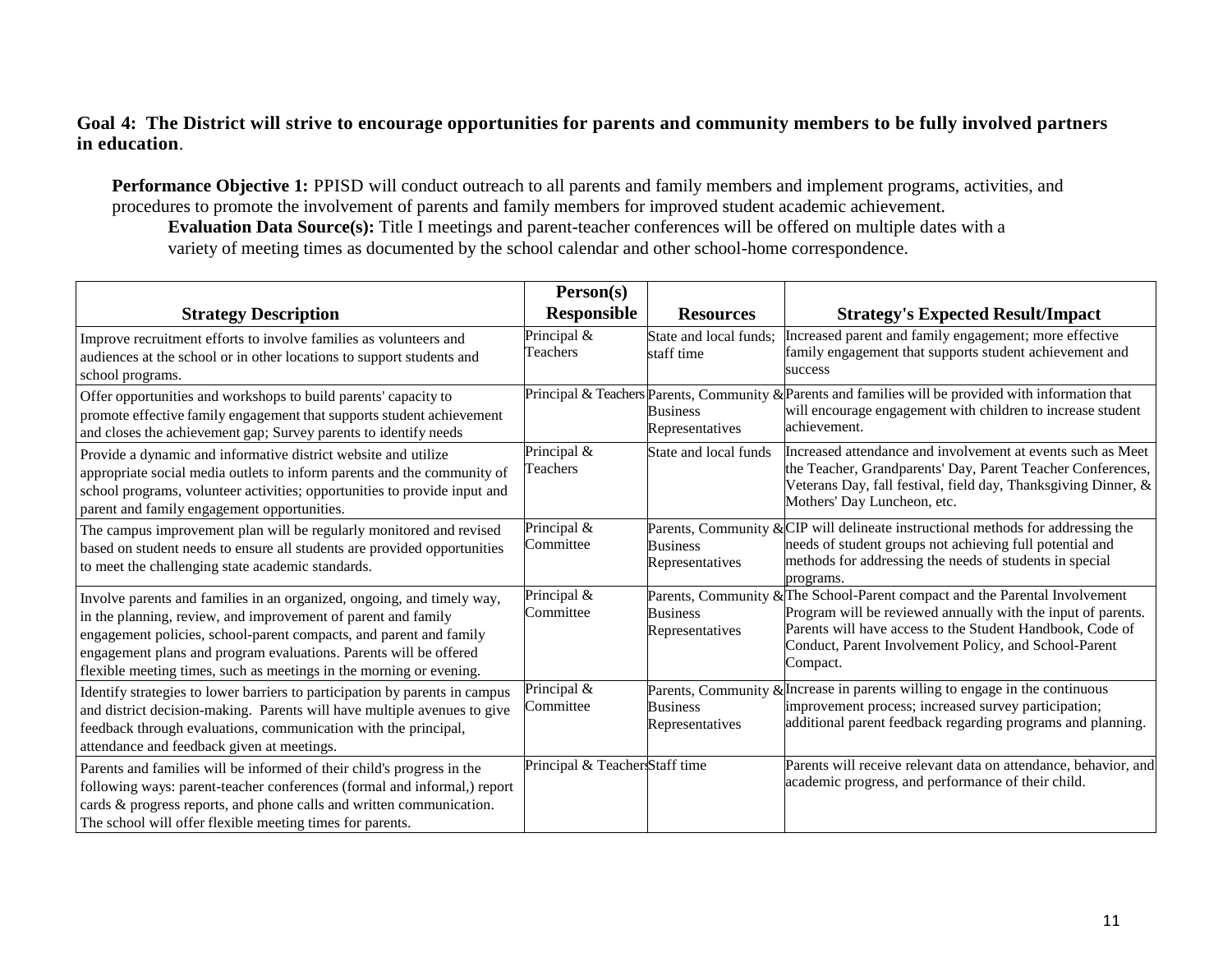#### **Goal 5: The District will make every effort to recruit, develop, support, recognize and retain highly qualified personnel in every District position.**

**Performance Objective 1:** Develop and support staff in every district position; promote retention of staff in every district position.

**Evaluation Data Source(s):** Staff retention & turnover rates

| <b>Strategy Description</b>                                                                                                                                                                                         | Person (s)<br><b>Responsible</b>            | <b>Resources</b>                         | <b>Strategy's Expected Result/Impact</b>                                                                                                                                 |
|---------------------------------------------------------------------------------------------------------------------------------------------------------------------------------------------------------------------|---------------------------------------------|------------------------------------------|--------------------------------------------------------------------------------------------------------------------------------------------------------------------------|
| Recruit and hire highly effective teachers; provide stipends to staff to<br>retain effective teachers and reduce staff turnover                                                                                     | Superintendent                              | State, Local                             | Increase in student performance for all student groups;<br>increase in the number of students meeting grade-level<br>expectations in all grades and content areas        |
| Utilize the T-TESS & T-PESS evaluation system to promote professional<br>growth at all levels of the organization.                                                                                                  | Superintendent<br>& Principal               | Training & time<br>for conferences       | Teachers will create an individual improvement plan through<br>T-TESS                                                                                                    |
| The principal will mentor and/or ensure mentorship for inexperienced<br>teachers and ensure all teachers have support in meeting the needs of<br>diverse learners.                                                  | Principal &<br>Teachers                     | Training & time                          | Low-income and minority students will not be taught at<br>disproportionate rates by ineffective, inexperienced, and/or<br>out-of-field teachers; improved T-TESS ratings |
| Meet identified needs of teachers such as providing on-site instructional<br>coaching, promoting opportunities for teachers to attend content-based<br>PD and/or collaborate with professionals teaching elsewhere. | Principal                                   | fees; state and local<br>funds: Title II | Region 11 consultant Teachers will have access to ongoing professional<br>development based upon needs; improved T-TESS ratings                                          |
| Conduct team-building activities during back-to-school staff development;<br>monthly birthday luncheons $\&$ other activities throughout the year to honor<br>and recognize all staff                               | Superintendent,<br>Principal, &<br>Feachers | Local, PTO                               | Increased staff retention; improved school<br>culture/climate                                                                                                            |
| Utilize personalized strategies to retain high performing staff (leadership)<br>opportunities, recognition, stipends as appropriate)                                                                                | Superintendent<br>& Principal               | Local, state, &<br>federal               | Increased staff retention; improved school culture/climate                                                                                                               |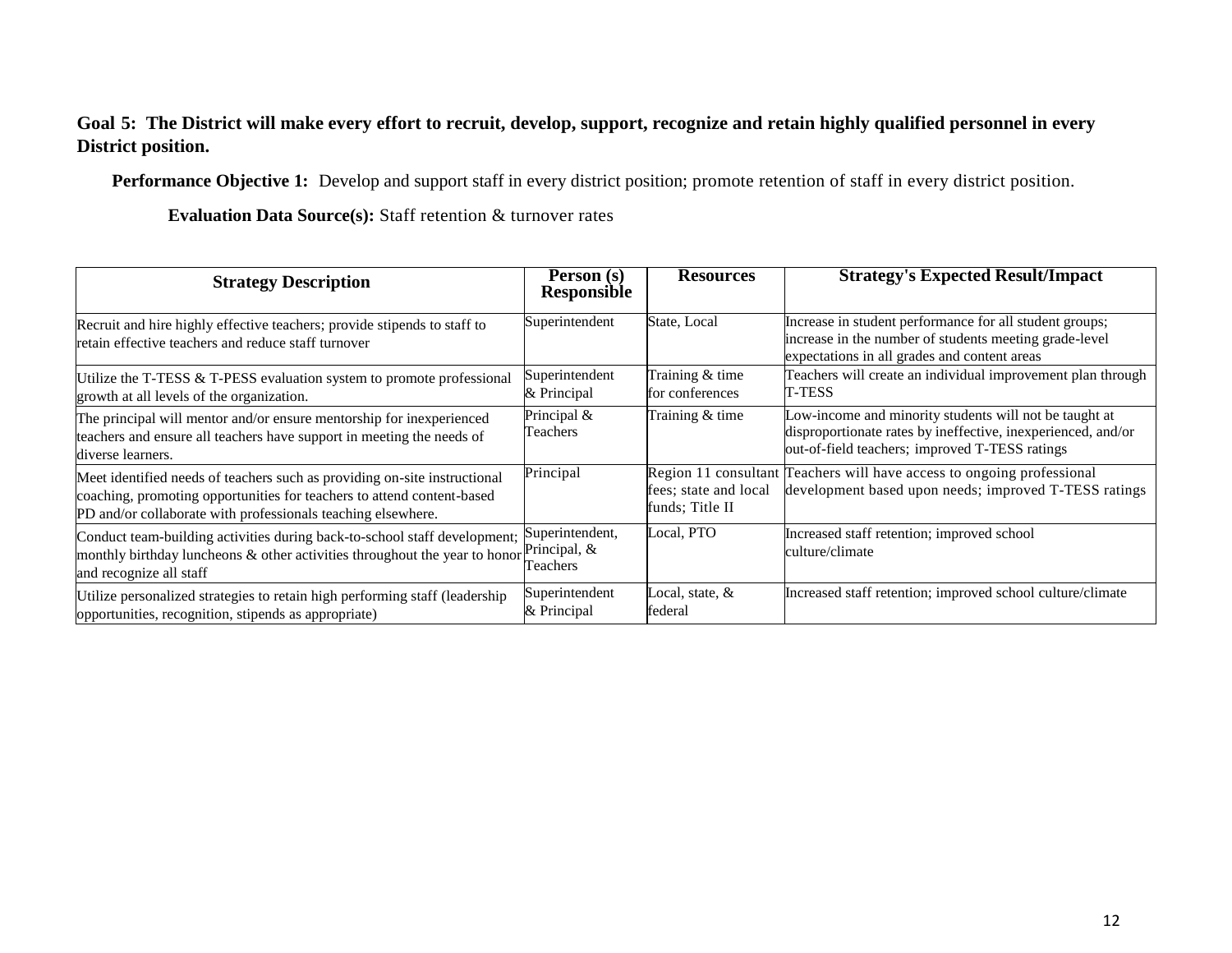#### **Goal 6: The District will continue to advance the appropriate use of technology by students and teachers in pursuit of excellence in learning.**

**Performance Objective 1:** Instructional technology will be updated over time to ensure all classrooms have working technology hardware and staff utilize technology to enhance instruction, personalize student learning and develop problem-solving skills.

**Evaluation Data Source(s):** T-TESS ratings; Technology Inventory

| <b>Strategy Description</b>                                                                                                                                                                                            | Person (s)<br><b>Responsible</b> | <b>Resources</b>           | <b>Strategy's Expected Result/Impact</b>                       |
|------------------------------------------------------------------------------------------------------------------------------------------------------------------------------------------------------------------------|----------------------------------|----------------------------|----------------------------------------------------------------|
| Maintain and enhance the technology infrastructure with a focus on 1-                                                                                                                                                  | Superintendent &                 | State/Local/Federal        | Teachers and students will have updated resources (interactive |
| to-1 computing and web 2.0 applications; replace outdated hardware                                                                                                                                                     | Principal                        | <b>SRSA</b>                | whiteboards, projectors, laptops, tablets, etc.)               |
| Align curriculum with technology resources $\&$ utilize supplemental                                                                                                                                                   | Superintendent &                 | State/Local/Federal        | Integration of technology in instruction to increase the       |
| digital resources such as Discovery Education digital resources.                                                                                                                                                       | Principal                        |                            | effectiveness of student learning                              |
| Utilize age-appropriate software in classrooms and lab: Lone Star                                                                                                                                                      | Principal &                      | State/Local                | Increased student engagement; students will                    |
| Learning, Pearson Realize, Renaissance Place, STEMscopes.                                                                                                                                                              | Teachers                         | <b>SRSA</b>                | develop computer literacy skills                               |
| Provide supplemental academic programs to improve student achievement<br>in core academic areas (Pearson Realize, Renaissance Place, STEMscopes, & Principal<br>Think Central, Study Island, Think Through Math, etc.) | Superintendent                   | Local/State and<br>Title I | Improved student performance; increased student engagement     |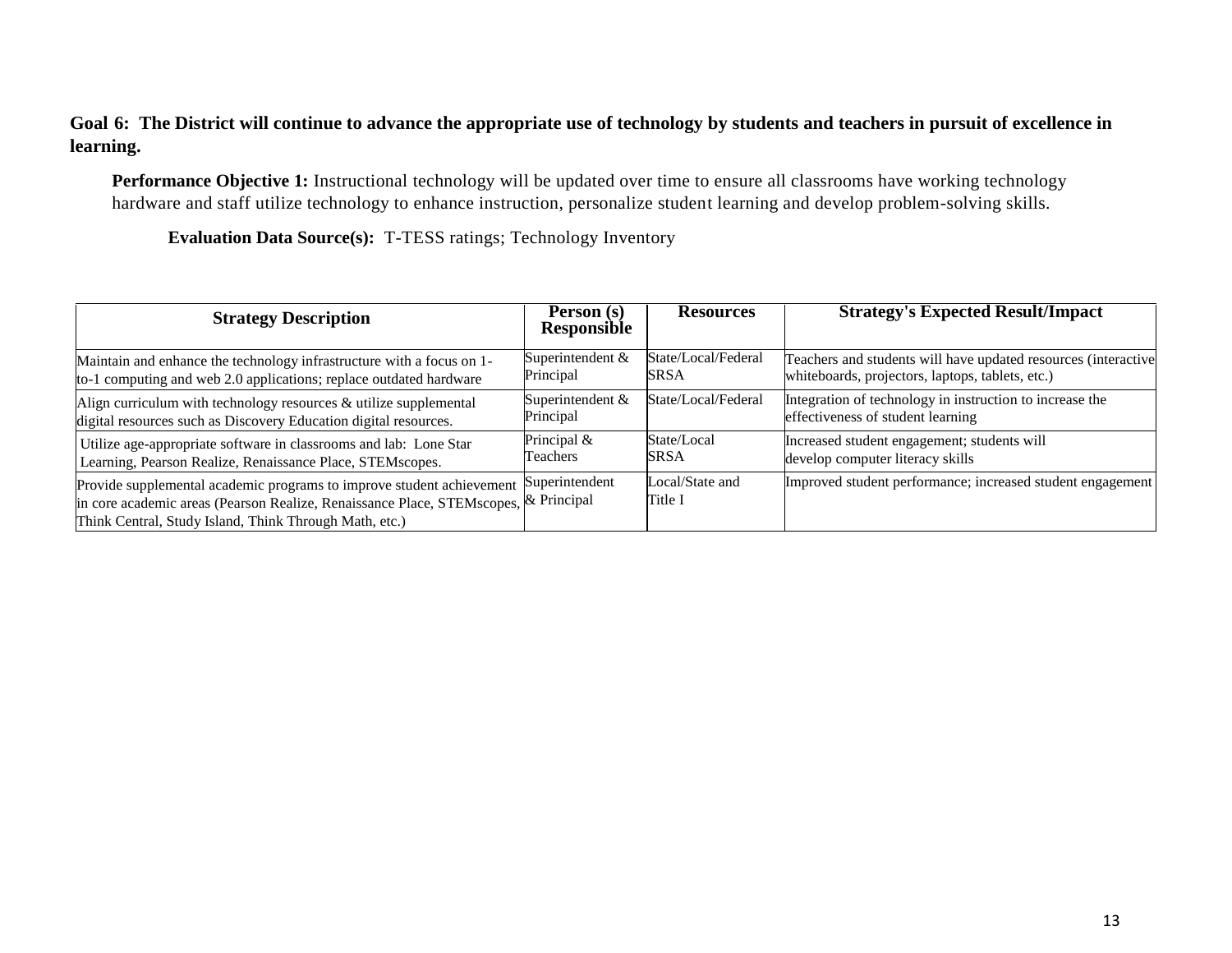#### **Goal 7: The District will identify, provide, and support ongoing professional development to support the District mission.**

**Performance Objective 1:** Support and enhance the knowledge and skills of current staff with job-embedded professional learning throughout the school year in a variety of platforms.

**Evaluation Data Source(s):** 100% of teachers will be rated proficient or above on all dimensions of T-TESS; student performance will increase.

| <b>Strategy Description</b>                                                                                                                                                                                                      | Person (s)<br>Responsible     | <b>Resources</b>                     | <b>Strategy's Expected Result/Impact</b>                                                                                                                 |
|----------------------------------------------------------------------------------------------------------------------------------------------------------------------------------------------------------------------------------|-------------------------------|--------------------------------------|----------------------------------------------------------------------------------------------------------------------------------------------------------|
| District personnel, school trustees, and parents will participate in continual Superintendent $\&$<br>personal and professional growth opportunities through various platforms,<br>including job-embedded professional learning. | <b>School Board</b>           | State, Local<br>TASA/TASB            | The Administration will attend PD (including conferences,<br>conventions); Board members will meet school board training<br>requirements required by law |
| Provide high-quality ongoing training to ensure staff are knowledgeable<br>in their content area, use current research-based instructional strategies,<br>and utilize effective assessment methods.                              | Superintendent &<br>Principal | State, Local; Title II;<br>Region 11 | Individualized professional development plans will support<br>all staff                                                                                  |
| Provide PD to ensure staff keep abreast of creative or innovative<br>techniques in instruction to improve student learning (cooperative learning Principal<br>and student engagement)                                            | Superintendent &              | State, Local;<br>Region 11           | Increased student engagement & performance;<br>improved T-TESS ratings                                                                                   |
| Continue utilization of the Fundamental Five: The Formula for Quality<br>Instruction approach and provide support for teachers, as needed, to ensure<br>effective implementation                                                 | Principal                     | Principal time in<br>classrooms      | Teachers will use five practices to improve instructional rigor<br>and relevance and student performance dramatically                                    |
| Support teachers via ongoing observation/feedback, data meetings,<br>modeling, and job-embedded feedback loops                                                                                                                   | Principal                     | Principal time in                    | Consistent walkthroughs and T-TESS implementation will<br>classrooms; Region 11 ensure the continuous improvement of instruction                         |
| K-3 teachers and the principal will complete Reading Academy<br>requirements during the 2021-2022 school year                                                                                                                    | Principal &<br>Teachers       | ESSER III                            | Teachers will promote student reading success with<br>instructional practices and approaches informed by scientific<br>reading research                  |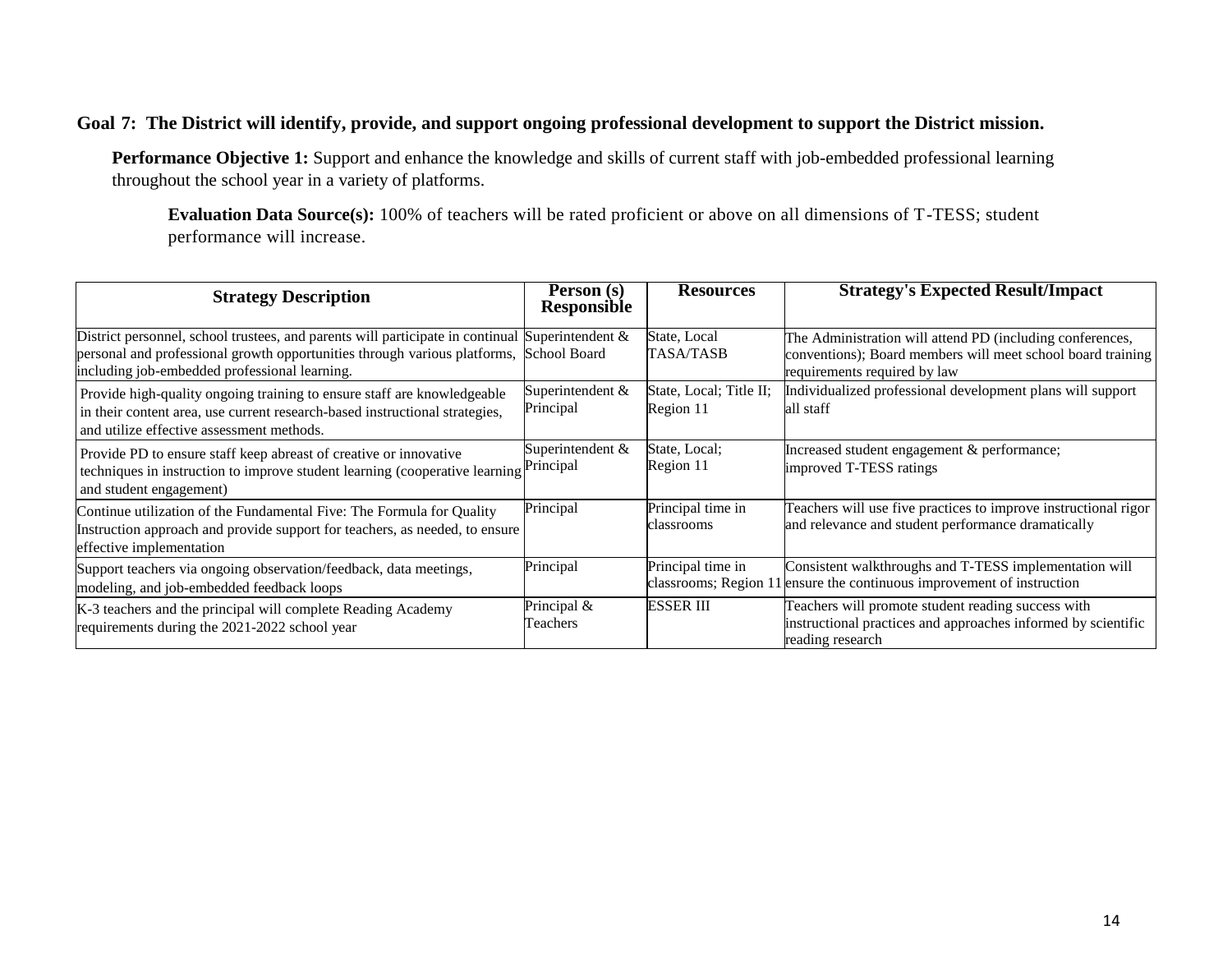#### **Goal 8: The District will provide and maintain facilities appropriate for the expected high level of teaching and learning.**

| <b>Strategy Description</b>                                                                                                                                            | Person (s)<br>Responsible                    | <b>Resources</b> | <b>Strategy's Expected Result/Impact</b>                                                                   |
|------------------------------------------------------------------------------------------------------------------------------------------------------------------------|----------------------------------------------|------------------|------------------------------------------------------------------------------------------------------------|
| Conduct ongoing facilities and instructional needs assessments to prioritize Superintendent $\&$<br>current and future needs                                           | <b>Board of Trustees</b>                     | Local            | Repair, replace, and update facilities, fixtures, and<br>instructional technology over time as funds allow |
| Repair, replace, and update equipment and facilities as identified by needs Superintendent &<br>assessment over time, as funds allow - replace HVAC units, repair roof | <b>Board of Trustees</b>                     | Local            | Update facilities and resources as appropriate to<br>meet the instructional needs of students.             |
| Increase security for facilities, vehicles, and equipment with the<br>installation of security systems (cameras and video surveillance<br>components)                  | Superintendent &<br><b>Board of Trustees</b> | Local            | Promote the safety of students and staff and security of<br>facilities, vehicles, & equipment              |
| Explore campus beautification projects such as a customized PPISD metal<br>sign and mural                                                                              | Superintendent &<br><b>Board of Trustees</b> | Local            | Improve the overall aesthetics of the campus                                                               |
| Replace route bus & purchase additional school vehicle                                                                                                                 | Superintendent &<br><b>Board of Trustees</b> | Local            | Ensure safe transportation of students; eliminate expenses for<br>ongoing repairs of the old bus           |

**Goal 9: The District and its employees will communicate effectively to portray the desires of a high-quality instructional program and facility.**

| <b>Strategy Description</b>                                                                                                                                                                                      | Person (s)<br><b>Responsible</b>          | <b>Resources</b> | <b>Strategy's Expected Result/Impact</b>                                                                                                                                    |
|------------------------------------------------------------------------------------------------------------------------------------------------------------------------------------------------------------------|-------------------------------------------|------------------|-----------------------------------------------------------------------------------------------------------------------------------------------------------------------------|
| Conduct annual surveys of teachers, students, and parents to determine the Administration,<br>efficacy of communication within the District by all stakeholders.                                                 | Teachers, Students,<br>Parents, Community | Local            | At least 90% of the surveys received will indicate positive<br>communication practices by all stakeholders.                                                                 |
| Purchase marquee to capture the attention of parents and the community;<br>utilize sign to thank volunteers, announce birthdays, recognize<br>student/faculty achievements, announce PTO meetings & other events | Superintendent                            | Local            | Build awareness and increase parent and community<br>involvement with school functions, activities, and fundraisers;<br>recognize student achievements and thank volunteers |
| Upgrade outdated phone systems with modern telecommunications<br>systems to ensure staff can communicate and collaborate efficiently and<br>effectively.                                                         | Superintendent                            | Local            | Improved communication among school staff, parents, and<br>students; increased sense of security with an enhanced<br>emergency notification system                          |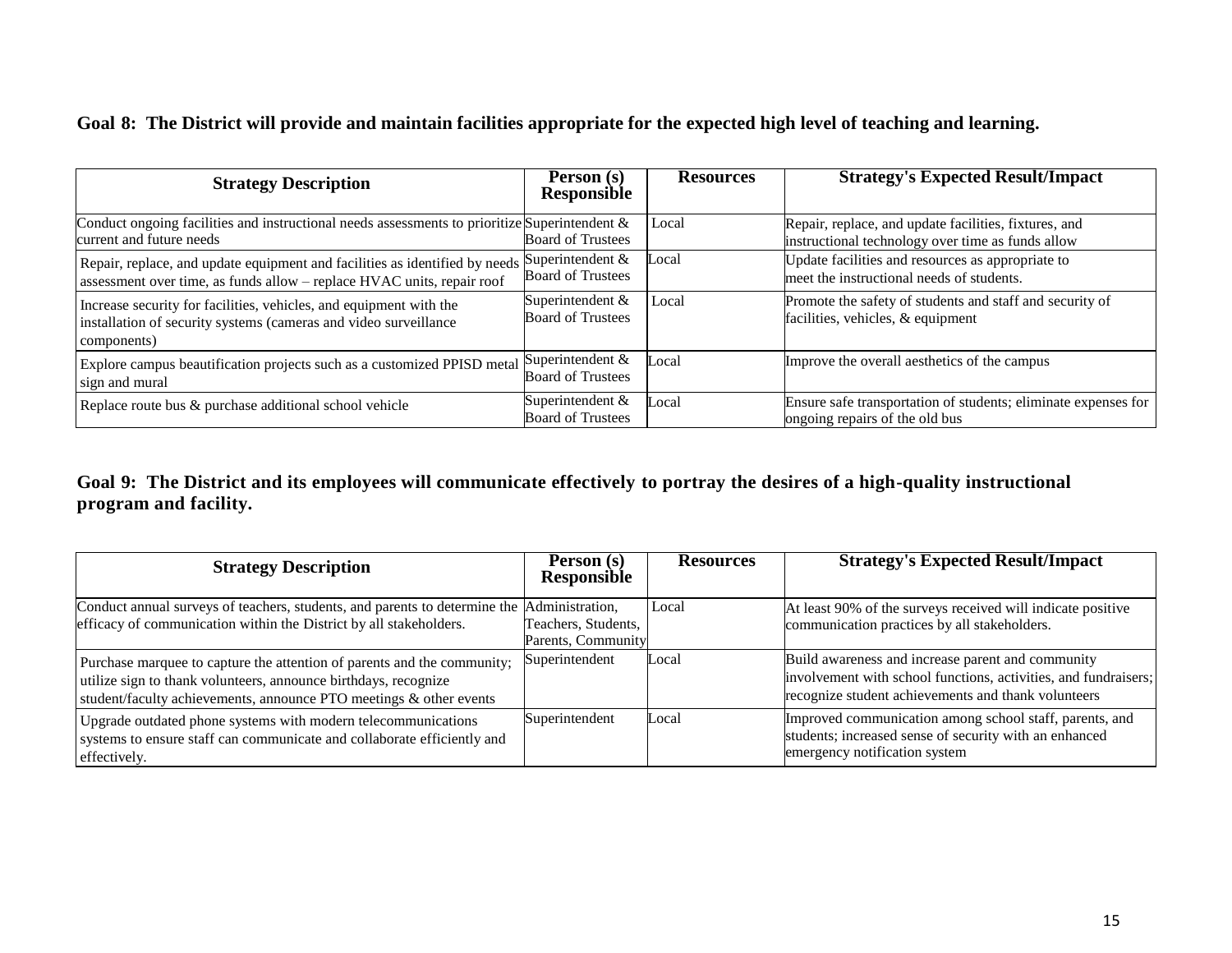## Palo Pinto Elementary Palo Pinto ISD HB 3 Early Childhood Literacy Proficiency Plan Through 2027 Board approved: October 19, 2021

| Goal: Increase the percent of 3 <sup>rd</sup> grade students that score MEETS GRADE<br>LEVEL or above on STAAR Reading from 55% to 61% by August 2027. |                                                                                                  |              |                |                       |
|--------------------------------------------------------------------------------------------------------------------------------------------------------|--------------------------------------------------------------------------------------------------|--------------|----------------|-----------------------|
| <b>Targets</b>                                                                                                                                         | <b>ALL</b>                                                                                       | <b>WHITE</b> | <b>ECO DIS</b> | CONT<br><b>ENROLL</b> |
| <b>Baseline</b><br>(2019)                                                                                                                              | 64                                                                                               | 75           | 64             | 55                    |
| 2020                                                                                                                                                   | Not Rated: Declared State of Disaster due to COVID-19 STAAR<br>cancellations and school closures |              |                |                       |
| 2021                                                                                                                                                   | 55                                                                                               | 38           | 57             | 56                    |
| 2022                                                                                                                                                   | 56                                                                                               | 40           | 58             | 57                    |
| 2023                                                                                                                                                   | 57                                                                                               | 42           | 59             | 58                    |
| 2024                                                                                                                                                   | 58                                                                                               | 44           | 60             | 59                    |
| 2025                                                                                                                                                   | 59                                                                                               | 45           | 61             | 60                    |
| 2026                                                                                                                                                   | 60                                                                                               | 46           | 62             | 61                    |
| 2027                                                                                                                                                   | 61                                                                                               | 48           | 63             | 62                    |

Data: txschools.gov->Palo Pinto Elem->Closing the Gaps Add'l Details->Dig Into the Data->Performance->STAAR Performance->Grade 3

GPM 1.1: The percent of PK Students that score on grade level or above in literacy (rapid lettering naming [1 and 2], phonological awareness) as indicated on CIRCLE will increase from 70% to 77% by August 2027.

| <b>Targets</b> | ALL                                                         | <b>WHITE</b> | <b>ECO DIS</b> | <b>CONT</b> |  |
|----------------|-------------------------------------------------------------|--------------|----------------|-------------|--|
|                |                                                             |              |                | ENROLL      |  |
| 2020           | Not Rated: Declared State of Disaster due to COVID-19 STAAR |              |                |             |  |
|                | cancellations and school closures                           |              |                |             |  |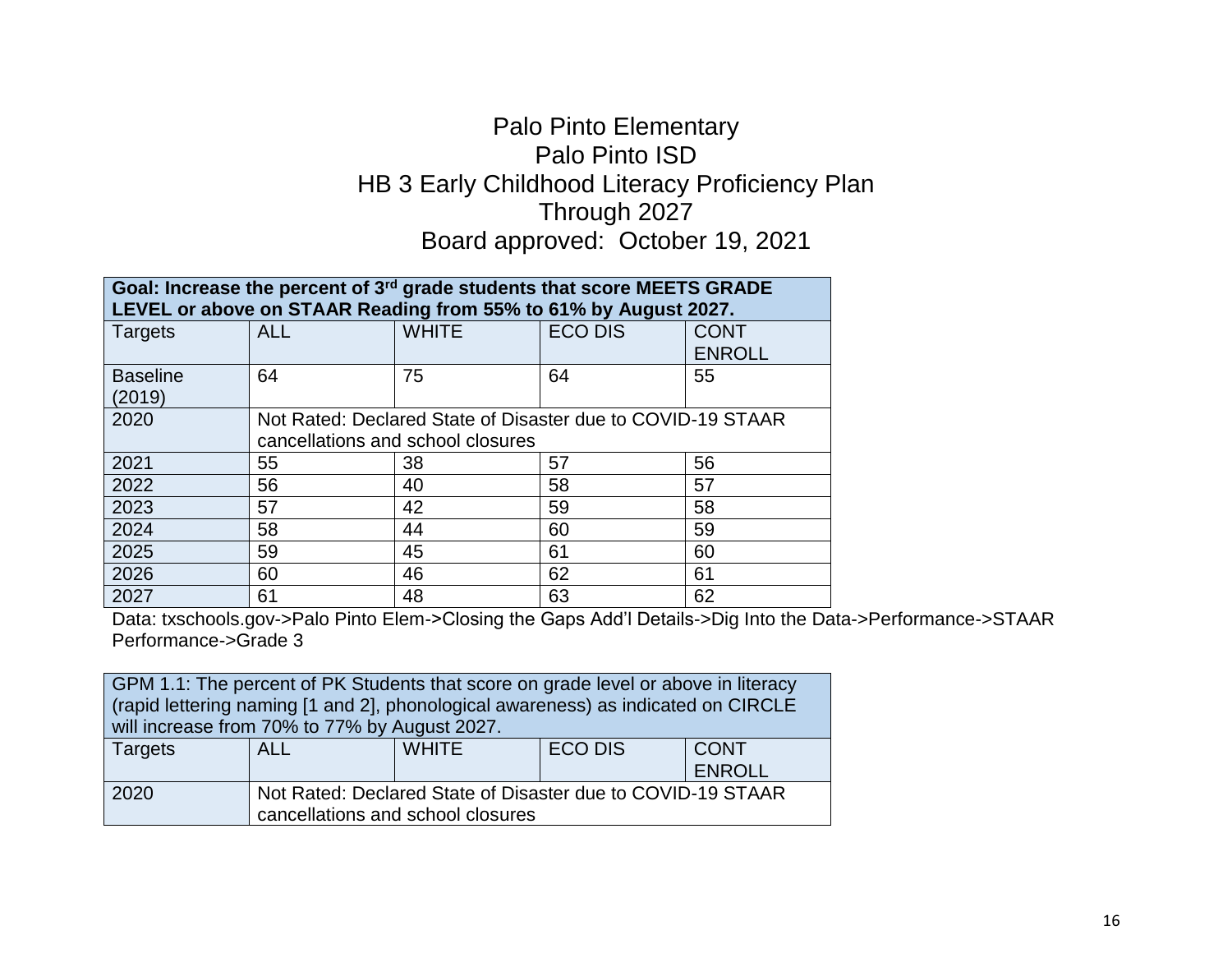| 2021                | 70 |  |  |
|---------------------|----|--|--|
| 2022                | 70 |  |  |
| 2023                | 73 |  |  |
| $\frac{2024}{2025}$ | 74 |  |  |
|                     | 75 |  |  |
| 2026                | 76 |  |  |
| 2027                |    |  |  |

Data: Rapid lettering naming (1 and 2), phonological awareness, Avg. all 3 areas

GPM 1.2: The percent of K Students that score on grade level or above in literacy (listening comprehension) as indicated on EOY TPRI/Tx KEA will increase from 68% to 76% by August 2027.

| <b>Targets</b> | <b>ALL</b> | <b>WHITE</b>                                                                                     | <b>ECO DIS</b> | <b>CONT</b><br><b>ENROLL</b> |
|----------------|------------|--------------------------------------------------------------------------------------------------|----------------|------------------------------|
| 2020           |            | Not Rated: Declared State of Disaster due to COVID-19 STAAR<br>cancellations and school closures |                |                              |
| 2021           | 68         |                                                                                                  |                |                              |
| 2022           | 70         |                                                                                                  |                |                              |
| 2023           | 71         |                                                                                                  |                |                              |
| 2024           | 72         |                                                                                                  |                |                              |
| 2025           | 74         |                                                                                                  |                |                              |
| 2026           | 75         |                                                                                                  |                |                              |
| 2027           | 76         |                                                                                                  |                |                              |

Data: Total Questions Correct on the Listening Comprehension, 100 - %SD percent for Total Questions Correct

| GPM 1.3: The percent of 1 <sup>st</sup> Grade Students that score on grade level or above in<br>literacy (reading comprehension) as indicated on EOY TPRI will increase from 70% to |                                                                                                  |              |                |                              |
|-------------------------------------------------------------------------------------------------------------------------------------------------------------------------------------|--------------------------------------------------------------------------------------------------|--------------|----------------|------------------------------|
| 77% by August 2027.                                                                                                                                                                 |                                                                                                  |              |                |                              |
| Targets                                                                                                                                                                             | <b>ALL</b>                                                                                       | <b>WHITE</b> | <b>ECO DIS</b> | <b>CONT</b><br><b>ENROLL</b> |
| 2020                                                                                                                                                                                | Not Rated: Declared State of Disaster due to COVID-19 STAAR<br>cancellations and school closures |              |                |                              |
| 2021                                                                                                                                                                                | 70                                                                                               |              |                |                              |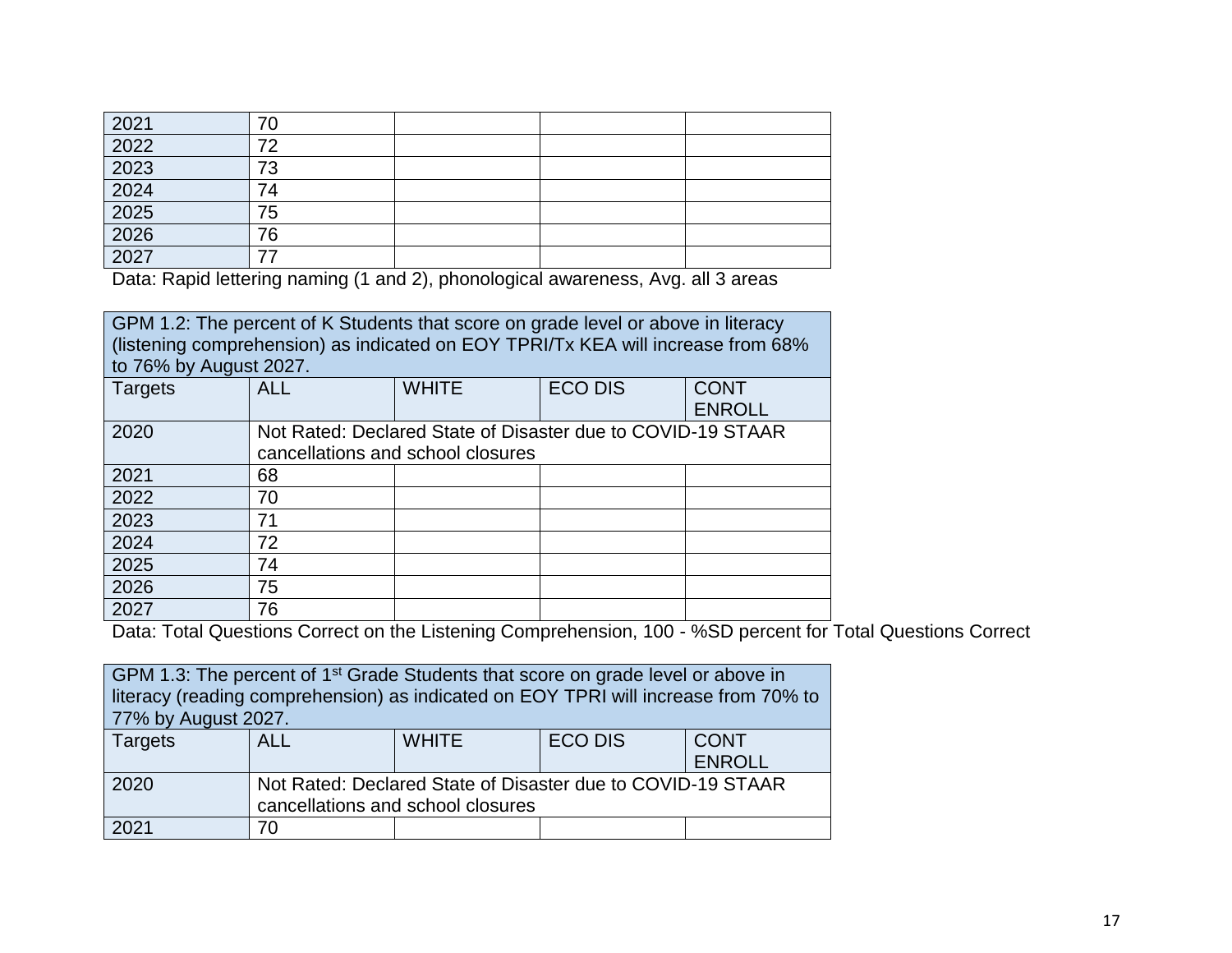|                                              | ⇁  |  |  |
|----------------------------------------------|----|--|--|
|                                              | 70 |  |  |
|                                              | 73 |  |  |
|                                              | 75 |  |  |
|                                              | 76 |  |  |
| 2022<br>2023<br>2024<br>2025<br>2026<br>2027 |    |  |  |

Data: Comprehension from 1<sup>st</sup> and 2<sup>nd</sup> story, Avg. the comprehension 1 and 2 stories, then 100-avg.

| GPM 1.4: The percent of 2 <sup>nd</sup> Grade Students that score on grade level or above in<br>literacy (reading comprehension) as indicated on EOY TPRI will increase from 67% to<br>75% by August 2027. |                                                                                                  |              |                |                              |
|------------------------------------------------------------------------------------------------------------------------------------------------------------------------------------------------------------|--------------------------------------------------------------------------------------------------|--------------|----------------|------------------------------|
| Targets                                                                                                                                                                                                    | <b>ALL</b>                                                                                       | <b>WHITE</b> | <b>ECO DIS</b> | <b>CONT</b><br><b>ENROLL</b> |
| 2020                                                                                                                                                                                                       | Not Rated: Declared State of Disaster due to COVID-19 STAAR<br>cancellations and school closures |              |                |                              |
| 2021                                                                                                                                                                                                       | 67                                                                                               |              |                |                              |
| 2022                                                                                                                                                                                                       | 69                                                                                               |              |                |                              |
| 2023                                                                                                                                                                                                       | 70                                                                                               |              |                |                              |
| 2024                                                                                                                                                                                                       | 71                                                                                               |              |                |                              |
| 2025                                                                                                                                                                                                       | 73                                                                                               |              |                |                              |
| 2026                                                                                                                                                                                                       | 74                                                                                               |              |                |                              |
| 2027                                                                                                                                                                                                       | 75                                                                                               |              |                |                              |

Data: Comprehension from 1<sup>st</sup> and 2<sup>nd</sup> story, Avg. the comprehension 1 and 2 stories, then 100-avg.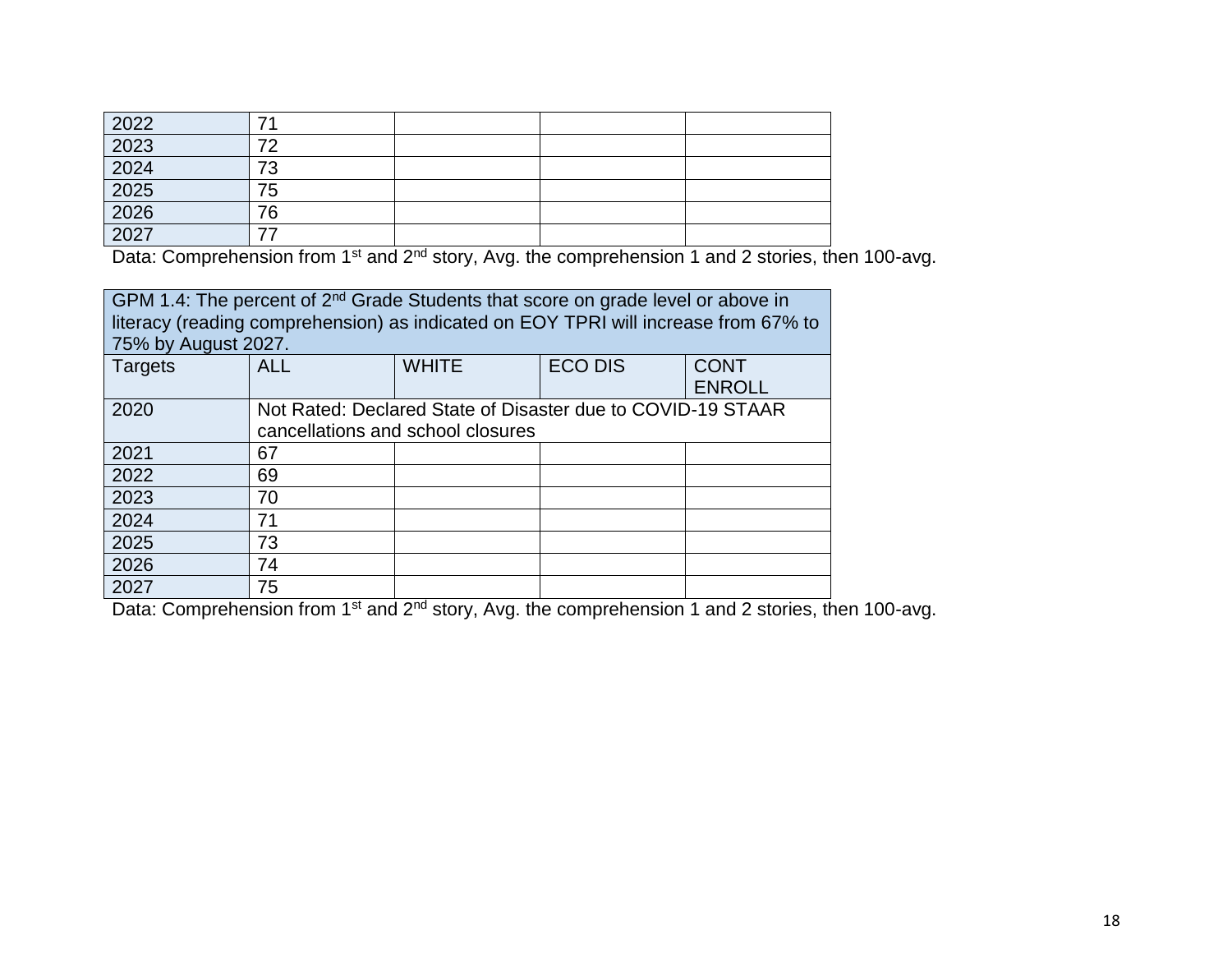## Palo Pinto Elementary Palo Pinto ISD HB 3 Early Childhood Mathematics Proficiency Plan Through 2027 Board approved: October 19, 2021

| Goal: Increase the percent of 3 <sup>rd</sup> grade students that score MEETS GRADE |            |                                                                   |                |               |
|-------------------------------------------------------------------------------------|------------|-------------------------------------------------------------------|----------------|---------------|
|                                                                                     |            | LEVEL or above on STAAR Mathematics from 45% to 51% by June 2027. |                |               |
| <b>Targets</b>                                                                      | <b>ALL</b> | <b>WHITE</b>                                                      | <b>ECO DIS</b> | <b>CONT</b>   |
|                                                                                     |            |                                                                   |                | <b>ENROLL</b> |
| <b>Baseline</b>                                                                     | 57         | 58                                                                | 55             | 64            |
| (2019)                                                                              |            |                                                                   |                |               |
| 2020                                                                                |            | Not Rated: Declared State of Disaster due to COVID-19 STAAR       |                |               |
|                                                                                     |            | cancellations and school closures                                 |                |               |
| 2021                                                                                | 45         | 38                                                                | 43             | 50            |
| 2022                                                                                | 46         | 39                                                                | 44             | 51            |
| 2023                                                                                | 47         | 40                                                                | 45             | 52            |
| 2024                                                                                | 48         | 41                                                                | 46             | 53            |
| 2025                                                                                | 49         | 42                                                                | 47             | 54            |
| 2026                                                                                | 50         | 43                                                                | 48             | 55            |
| 2027                                                                                | 51         | 44                                                                | 49             | 56            |

Data: txschools.gov->Palo Pinto Elem->Closing the Gaps Add'l Details->Dig Into the Data->Performance->STAAR Performance->Grade 3

| GPM 1.1: The percent of PK Students that score on grade level or above in numeracy<br>as indicated on CIRCLE will increase from 72% to 82% by June 2027. |                                                                                                  |  |  |  |
|----------------------------------------------------------------------------------------------------------------------------------------------------------|--------------------------------------------------------------------------------------------------|--|--|--|
| <b>ECO DIS</b><br><b>WHITE</b><br><b>CONT</b><br>Targets<br>ALL.<br><b>ENROLL</b>                                                                        |                                                                                                  |  |  |  |
| 2020                                                                                                                                                     | Not Rated: Declared State of Disaster due to COVID-19 STAAR<br>cancellations and school closures |  |  |  |
| 2021                                                                                                                                                     | 72                                                                                               |  |  |  |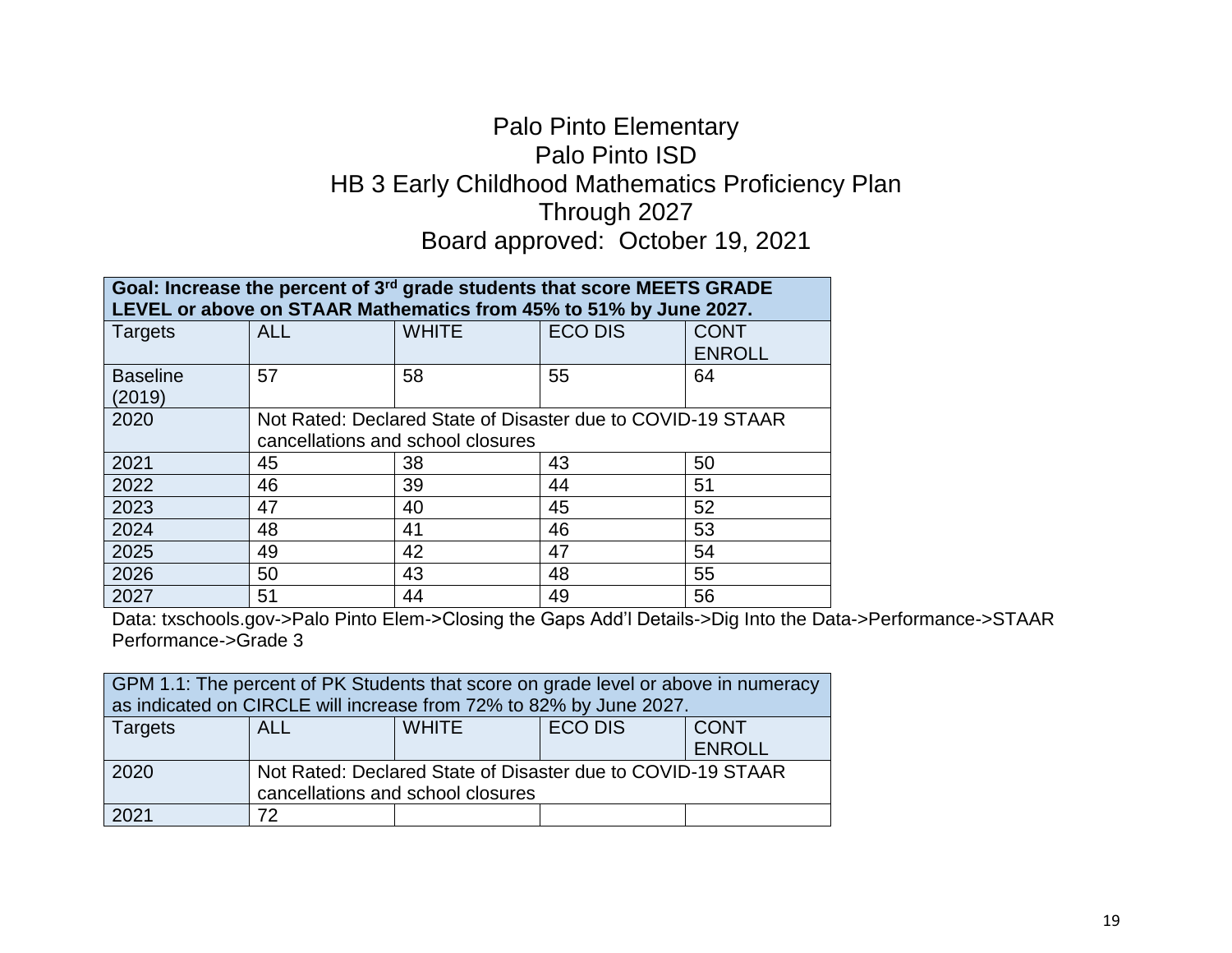| 2022                 | 74 |  |  |
|----------------------|----|--|--|
| 2023                 | 76 |  |  |
| 2024<br>2025<br>2026 | 78 |  |  |
|                      | 80 |  |  |
|                      | 81 |  |  |
| 2027                 | ററ |  |  |

Data: Math and optional math, Avg. both math and optional math then divide

| GPM 1.2: The percent of K Students that score on grade level or above in math as<br>indicated on EOY test provided by HMH Go Math/Tx KEA will increase from 70% to<br>79% by June 2027. |                                                                                                  |              |                |                              |
|-----------------------------------------------------------------------------------------------------------------------------------------------------------------------------------------|--------------------------------------------------------------------------------------------------|--------------|----------------|------------------------------|
| <b>Targets</b>                                                                                                                                                                          | <b>ALL</b>                                                                                       | <b>WHITE</b> | <b>ECO DIS</b> | <b>CONT</b><br><b>ENROLL</b> |
| 2020                                                                                                                                                                                    | Not Rated: Declared State of Disaster due to COVID-19 STAAR<br>cancellations and school closures |              |                |                              |
| 2021                                                                                                                                                                                    | 70                                                                                               |              |                |                              |
| 2022                                                                                                                                                                                    | 71                                                                                               |              |                |                              |
| 2023                                                                                                                                                                                    | 73                                                                                               |              |                |                              |
| 2024                                                                                                                                                                                    | 75                                                                                               |              |                |                              |
| 2025                                                                                                                                                                                    | 77                                                                                               |              |                |                              |
| 2026                                                                                                                                                                                    | 78                                                                                               |              |                |                              |
| 2027                                                                                                                                                                                    | 79                                                                                               |              |                |                              |

Data: Discussed with teacher, HMH Go Math (2021)

| GPM 1.3: The percent of 1 <sup>st</sup> Grade Students that score on grade level or above in<br>math as indicated on EOY test provided by HMH Go Math will increase from 72% to |                                   |                                                             |                |               |
|---------------------------------------------------------------------------------------------------------------------------------------------------------------------------------|-----------------------------------|-------------------------------------------------------------|----------------|---------------|
| 82% by June 2027.                                                                                                                                                               |                                   |                                                             |                |               |
| <b>Targets</b>                                                                                                                                                                  | <b>ALL</b>                        | <b>WHITE</b>                                                | <b>ECO DIS</b> | <b>CONT</b>   |
|                                                                                                                                                                                 |                                   |                                                             |                | <b>ENROLL</b> |
| 2020                                                                                                                                                                            |                                   | Not Rated: Declared State of Disaster due to COVID-19 STAAR |                |               |
|                                                                                                                                                                                 | cancellations and school closures |                                                             |                |               |
| 2021                                                                                                                                                                            | 72                                |                                                             |                |               |
| 2022                                                                                                                                                                            | 74                                |                                                             |                |               |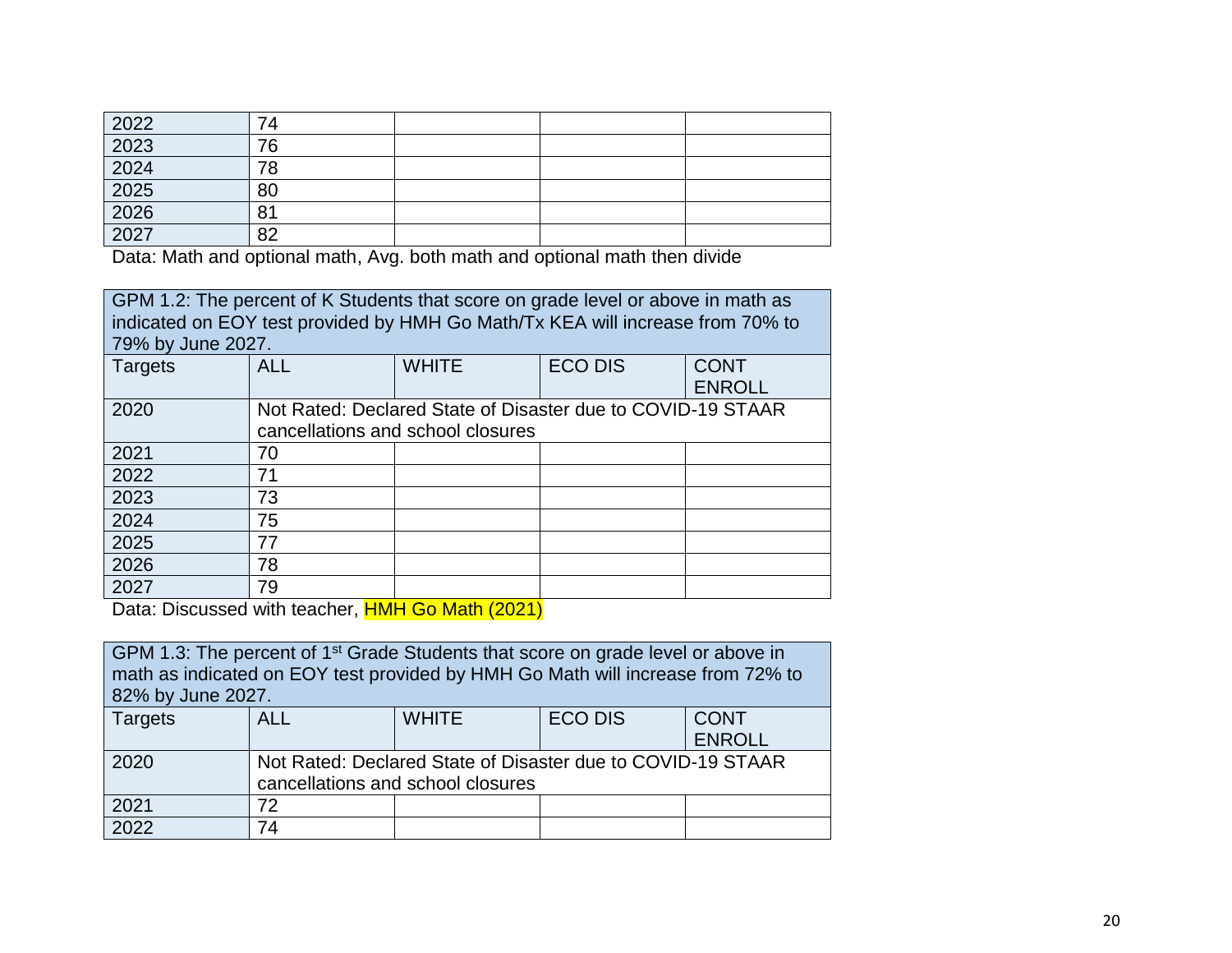| 2023 | 76 |  |  |
|------|----|--|--|
| 2024 | 78 |  |  |
| 2025 | 80 |  |  |
| 2026 | 81 |  |  |
| 2027 | 82 |  |  |

Data: Discussed with teacher, HMH Go Math (2021)

GPM 1.4: The percent of 2<sup>nd</sup> Grade Students that score on grade level or above in math as indicated on EOY test provided by HMH Go Math will increase from 72% to 82% by June 2027.

| <b>Targets</b> | <b>ALL</b>                                                                                       | <b>WHITE</b> | <b>ECO DIS</b> | <b>CONT</b><br><b>ENROLL</b> |
|----------------|--------------------------------------------------------------------------------------------------|--------------|----------------|------------------------------|
| 2020           | Not Rated: Declared State of Disaster due to COVID-19 STAAR<br>cancellations and school closures |              |                |                              |
| 2021           | 72                                                                                               |              |                |                              |
| 2022           | 74                                                                                               |              |                |                              |
| 2023           | 76                                                                                               |              |                |                              |
| 2024           | 78                                                                                               |              |                |                              |
| 2025           | 80                                                                                               |              |                |                              |
| 2026           | 81                                                                                               |              |                |                              |
| 2027           | 82                                                                                               |              |                |                              |

Data: Discussed with teacher, HMH Go Math (2021)